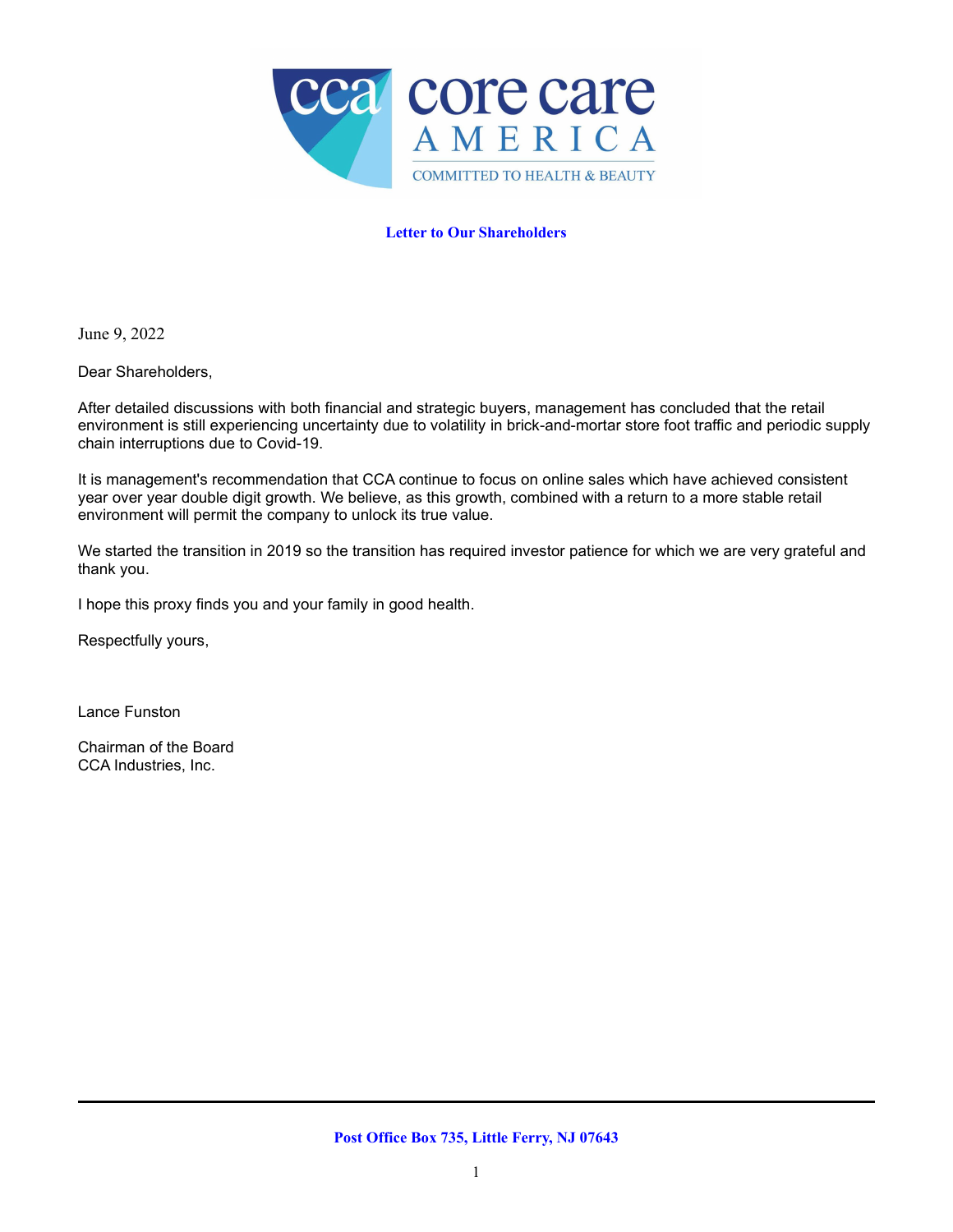# **FORWARD LOOKING STATEMENTS**

This proxy statement contains "forward-looking statements" conveying management's expectations as to the future based on plans, estimates and projections at the time we make the statements. You can identify these forward-looking statements by the fact that they do not relate strictly to historic or current facts and often use words such as "anticipate", "estimate", "expect", "believe", "will", "will likely result", "goal," "plan", "should", "outlook", "project" and other words and expressions of similar meaning. Forward-looking statements involve known and unknown risks, uncertainties and other factors, which may cause our actual results, performance or achievements to be materially different from any future results, performance or achievements expressed or implied by such forwardlooking statements.

You are cautioned not to place undue reliance on these forward-looking statements, which speak only as of the date of this proxy statement. Factors that could cause actual results to differ materially from those in the forward-looking statements are described in our Annual Report for fiscal 2021 filed with the OTC on February 25, 2022, and our other periodic reports previously filed with the SEC or OTC. We undertake no obligation to release publicly any revisions to any forward-looking statements, to report events or to report the occurrence of unanticipated events.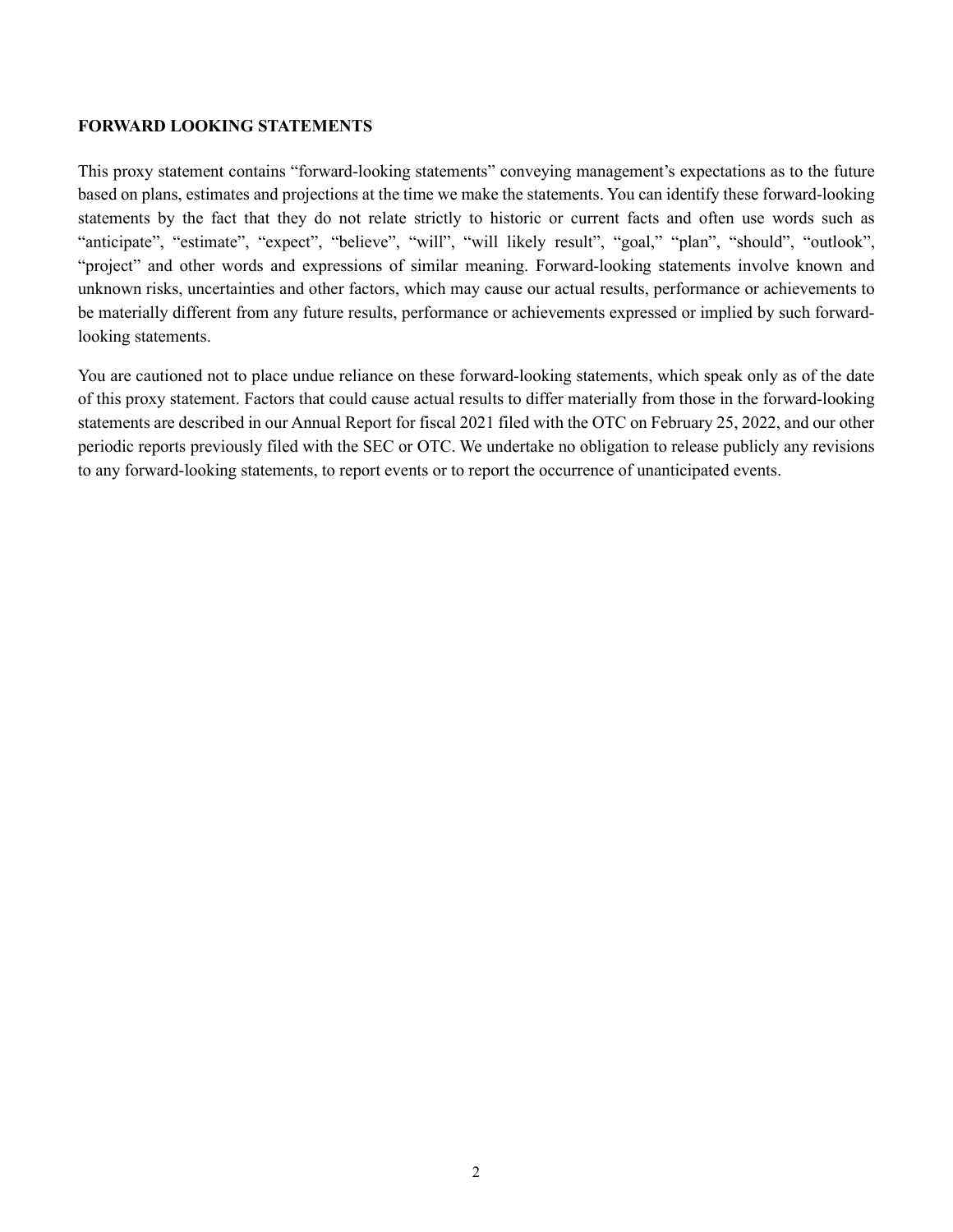# **CCA INDUSTRIES, INC. NOTICE OF VIRTUAL ANNUAL MEETING OF SHAREHOLDERS TO BE HELD ON JULY 12, 2022**

### TO THE SHAREHOLDERS:

 NOTICE IS HEREBY GIVEN that the Virtual Annual Meeting of the Shareholders of CCA INDUSTRIES, INC., a Delaware corporation (hereinafter, the "Company" or "CCA") will be held on July 12, 2022, at 2 PM Eastern Daylight Savings Time. Shareholders will be able to listen in, vote and submit questions through the following link: <https://www.ccainvestor.com/2022-annual-meeting>. An internet connection is required to access the link. In addition, shareholders can participate by telephone at 646-558-8656, Meeting ID# 856-5432-9479, Password 565356. There will be no physical location for shareholders to attend.

### **Management Proposals**

- 1. To elect as directors the seven nominees named in the attached Proxy Statement (four of whom are to be elected by the Class A Common Stock Shareholders and three of whom are to be elected by Common Stock Shareholders).
- 2. To ratify the appointment of CohnReznick LLP as the Company's independent auditing firm for the fiscal year ending November 30, 2022.

Such other business, if any, as may properly come before the meeting or any adjournment thereof, shall also be considered.

The identified proposals are more fully described, and related information is presented, in the Proxy Statement accompanying this Notice.

Only shareholders of record at the close of business on June 1, 2022 are entitled to notice of the meeting, and to vote at the meeting and at any continuation or adjournment thereof.

Your vote is very important. All shareholders are requested to be present at the virtual meeting or by proxy so that a quorum may be ensured. As an alternative to attending the virtual meeting and voting you may vote via the telephone or internet, or by completing and returning the enclosed proxy card.

## BY ORDER OF THE BOARD OF DIRECTORS

Lance T. Funston Chairman of the Board

Little Ferry, New Jersey June 9, 2022

WHETHER OR NOT YOU PLAN TO ATTEND THIS VIRTUAL MEETING, YOU ARE URGED TO EITHER VOTE BY TELEPHONE OR INTERNET, OR BY COMPLETING, SIGNING AND RETURNING THE ENCLOSED PROXY. NO POSTAGE NEED BE AFFIXED IF MAILED IN THE UNITED STATES AND IN THE ENVELOPE PROVIDED WITH THE PROXY CARD.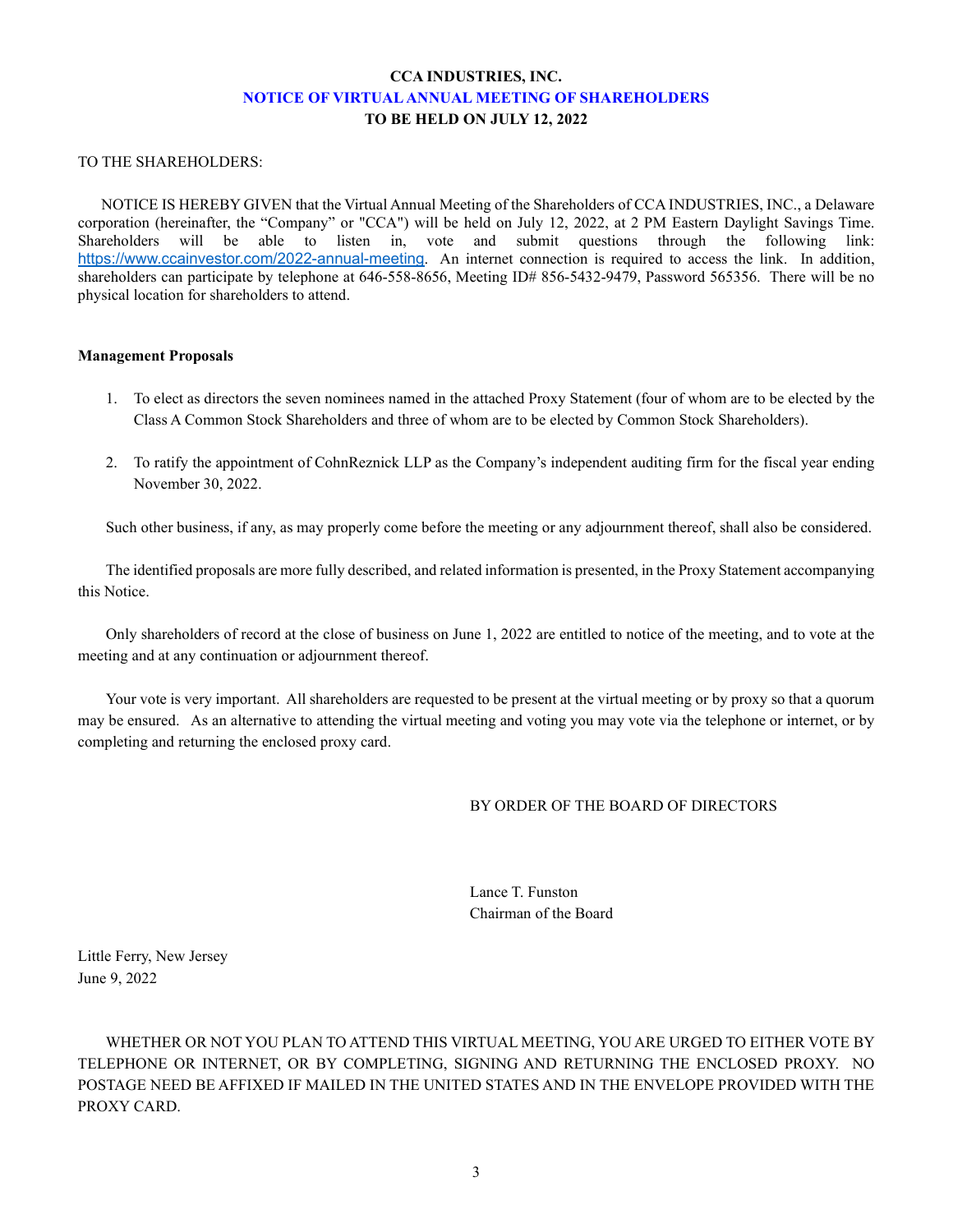# **IMPORTANT NOTICE REGARDING THE AVAILABILITY OF PROXY MATERIALS FOR THE VIRTUAL ANNUAL MEETING OF SHAREHOLDERS TO BE HELD ON JULY 12, 2022.**

**Our Notice of Virtual Annual Meeting, Proxy Statement, Letter to Shareholders and Annual Report are available online at:**

**www.ccainvestor.com**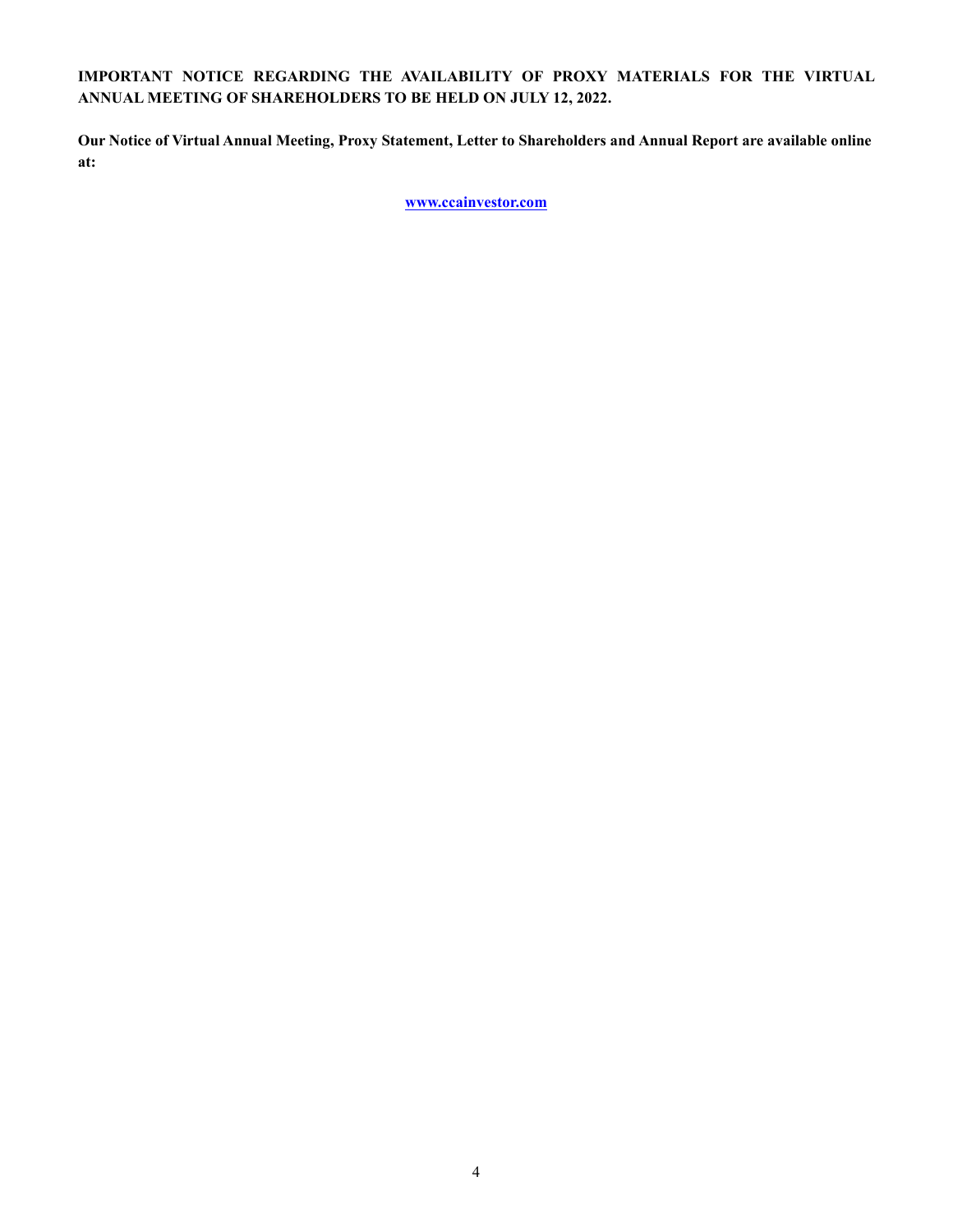# **TABLE OF CONTENTS**

| <b>INDEX</b>                                                                     | PAGE                     |
|----------------------------------------------------------------------------------|--------------------------|
| <b>PROXY STATEMENT</b>                                                           | 6                        |
| <b>IMPORTANT VOTING INFORMATION</b>                                              | $\underline{6}$          |
| VOTING INSTRUCTIONS FOR HOLDERS OF COMMON STOCK                                  | $\overline{\mathcal{I}}$ |
| SECURITY OWNERSHIP OF MANAGEMENT AND OTHER CERTAIN BENEFICIAL OWNERS             | $\overline{9}$           |
| <b>EXECUTIVE OFFICERS OF THE COMPANY</b>                                         | $\overline{11}$          |
| <b>CORPORATE GOVERNANCE</b>                                                      | <u>12</u>                |
| <b>TRANSACTIONS WITH RELATED PERSONS</b>                                         | 16                       |
| PROPOSAL NO. 1 - ELECTION OF DIRECTORS                                           | 18                       |
| <b>PROPOSAL NO. 2 - RATIFICATION OF APPOINTMENT OF INDEPENDENT AUDITING FIRM</b> | 23                       |
| <b>REPORT OF THE AUDIT COMMITTEE</b>                                             | 25                       |
| <b>ADDITIONAL MATTERS</b>                                                        | 26                       |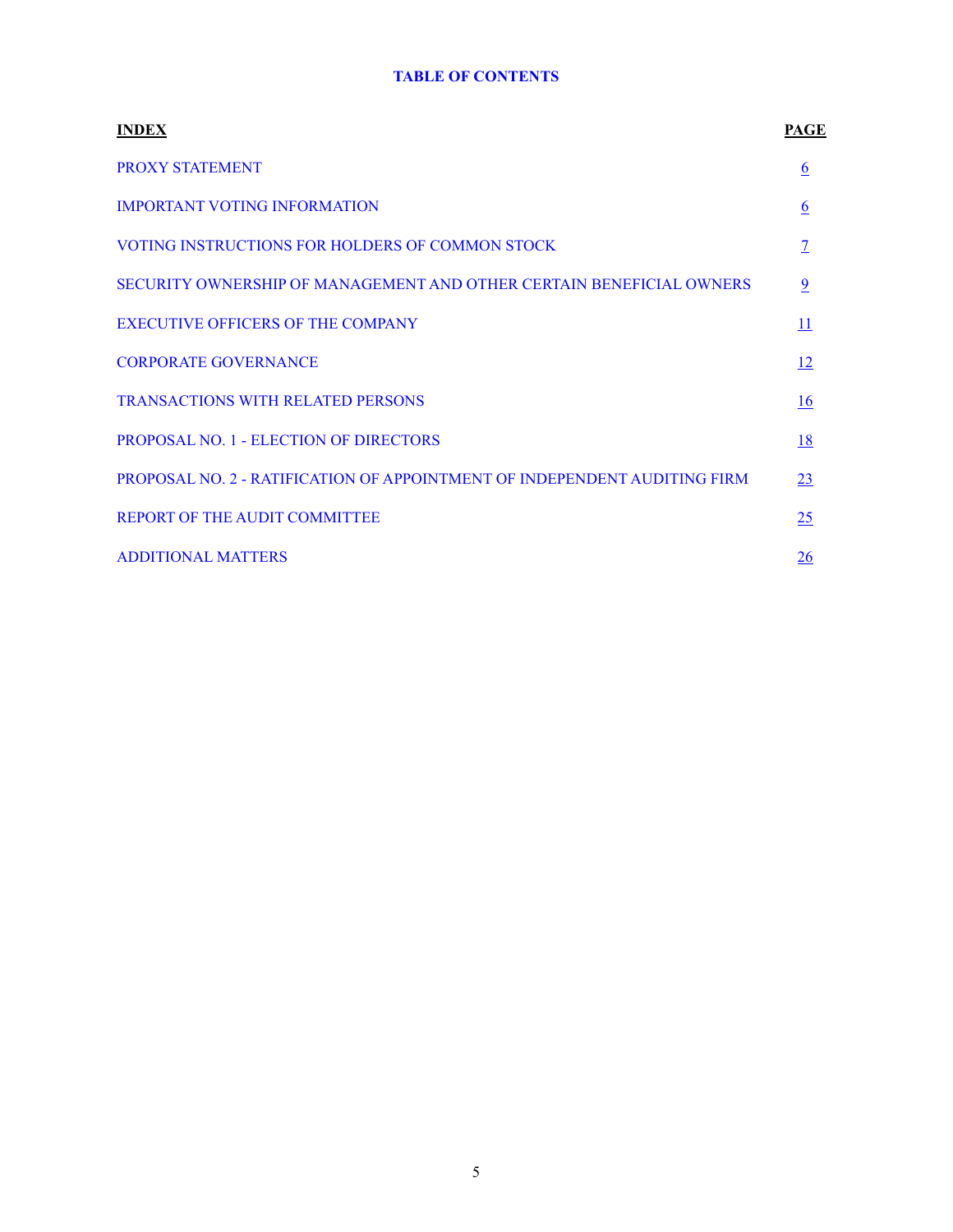# **CCA INDUSTRIES, INC. Post Office Box 735 Little Ferry, New Jersey 07643 www.ccaindustries.com**

### **PROXY STATEMENT**

**The enclosed proxy is solicited on behalf of the Board of Directors (the "Board") of CCA INDUSTRIES, INC., a Delaware corporation (hereinafter, the "Company"), for use at its Virtual Annual Meeting of Shareholders** to be held on July 12, 2022, at 2 PM Eastern Daylight Savings Time ("EDST"). Shareholders of record on June 1, 2022 will be entitled to vote. The Company has made the proxy materials available to the shareholders of record at www.ccainvestor.com beginning on June 9, 2022 and the proxy materials are being mailed to the shareholders on or about June 9, 2022.

### **IMPORTANT VOTING INFORMATION**

**Abstentions and Broker Non-Votes**. Abstentions and broker non-votes are counted for purposes of determining the presence of a quorum for the transaction of business. Abstentions occur when shareholders are deemed present at the Virtual Annual Meeting but choose to withhold their vote for any of the matters upon which the shareholders are voting. "Broker non-votes" occur with respect to "non-routine" matters when certain holders of record (such as banks and brokers) that hold shares on behalf of beneficial owners do not receive voting instructions from the beneficial owners before the Virtual Annual Meeting, and do not have discretionary authority to vote those shares if they do not receive timely instructions from the beneficial owners. At the Virtual Annual Meeting, brokers will not have discretionary authority to vote on the following matters, which are deemed "nonroutine": Proposal No. 1, Election of Directors. Brokers will, however, have discretionary authority to vote on Proposal No. 2, Ratification of Appointment of Public Accounting Firm, which is a "routine" matter.

You may vote "FOR" or "WITHHOLD AUTHORITY" for each director nominee.

You may vote "FOR", "AGAINST" or "ABSTAIN" on the Company's proposals to approve, on an advisory basis, its executive compensation and to ratify the appointment of our public accounting firm. If you vote "ABSTAIN" or "WITHHOLD AUTHORITY" on any of these matters, your vote will be counted for purposes of determining the presence of a quorum. An abstention will have the effect of an "AGAINST" vote in the Company's proposals to ratify the appointment of our public accounting firm. A broker non-vote will have no impact on the outcome of any proposals.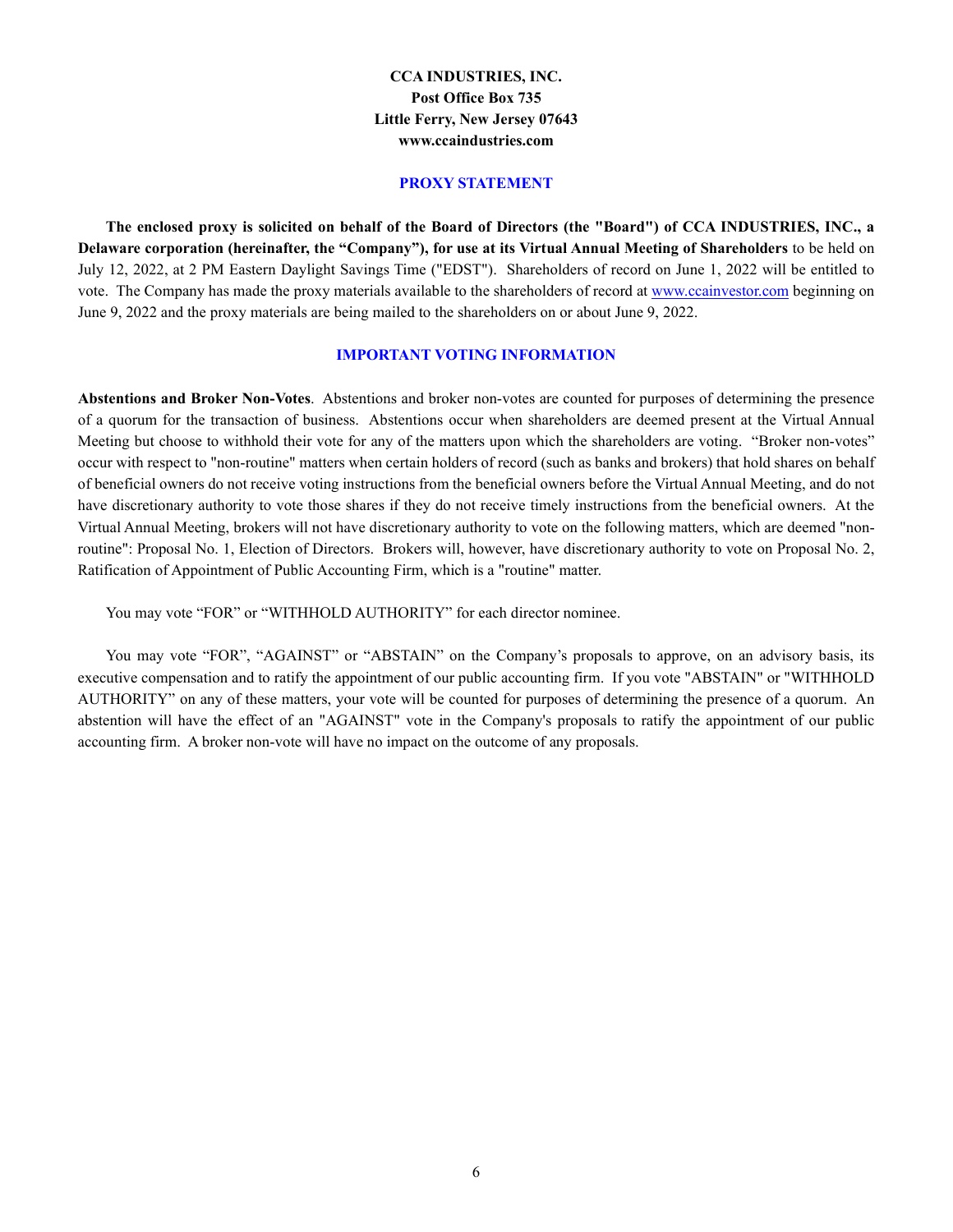### **VOTING INSTRUCTIONS FOR HOLDERS OF COMMON STOCK**

The Company, as provided in its Certificate of Incorporation, has two authorized classes of common stock, denominated Common Stock and Class A Common Stock, and one authorized class of preferred stock, denominated Preferred Stock.

As of June 1, 2022, the record date for the Virtual Annual Meeting, there were 6,593,982 shares of Common Stock and 967,702 shares of Class A Common Stock outstanding. There are 160,000 shares of Preferred Stock outstanding which have no voting rights.

Holders of Common Stock and holders of Class A Common Stock are entitled to one vote for each share of stock held, and the voting and other rights of each class are equivalent, except in respect of the election of directors. The Class A Common Stock shareholders have the right to elect four directors and the Common Stock shareholders have the right to elect three directors.

A quorum, counting proxies and shares represented in person at the Virtual Annual Meeting, is necessary for the voting upon proposals proposed by management, and other business that may properly come before the Virtual Annual Meeting. The presence at the meeting, in person or by proxy, of the holders of a majority of the outstanding shares of Common Stock constitutes a quorum for the election of directors to be elected by the holders of Common Stock, and the presence at the meeting, in person or by proxy, of the holders of a majority of the outstanding shares of Class A Common Stock constitutes a quorum for the election of directors to be elected by holders of Class A Common Stock. For matters on which the shareholders vote together as a single class, the presence at the meeting, in person or by proxy, of the holders of a majority of all outstanding shares entitled to vote at the meeting constitutes a quorum.

Election of directors is by a plurality vote of the respective class. Ratification of the appointment of the Company's independent registered public accounting firm require the affirmative vote of the holders of a majority of the shares represented in person or by proxy and entitled to vote on the proposals, provided a quorum is present at the Virtual Annual Meeting.

#### How to Vote:

You may vote via the provided link to the Virtual Annual Meeting, by telephone, internet or by proxy. Even if you plan to attend the Virtual Annual Meeting, we encourage you to vote in advance of the Virtual Annual Meeting by following the internet or telephone voting instructions on the enclosed proxy voting instructions or by completing, signing and returning your proxy card.

#### Virtual Meeting:

You may attend the Virtual Annual Meeting through the link or telephone number provided in the meeting notice. If your shares are held in the name of a broker or other nominee, we will allow you to attend the Virtual Annual Meeting upon presentation from the brokerage company of an account statement, letter or other evidence satisfactory to us of your beneficial ownership of the shares; however, in order to vote in person at the virtual meeting, you must obtain a proxy from your broker or other nominee, and to fax that proxy to 201-355-5216 prior to voting at the virtual meeting.

#### Internet:

To vote online, go to www.voteproxy.com as set forth on the enclosed proxy voting instructions and follow the on-screen instructions. You will need the control number on the enclosed proxy voting instructions to vote online. You may vote online until 11:59PM EDST the day before the meeting.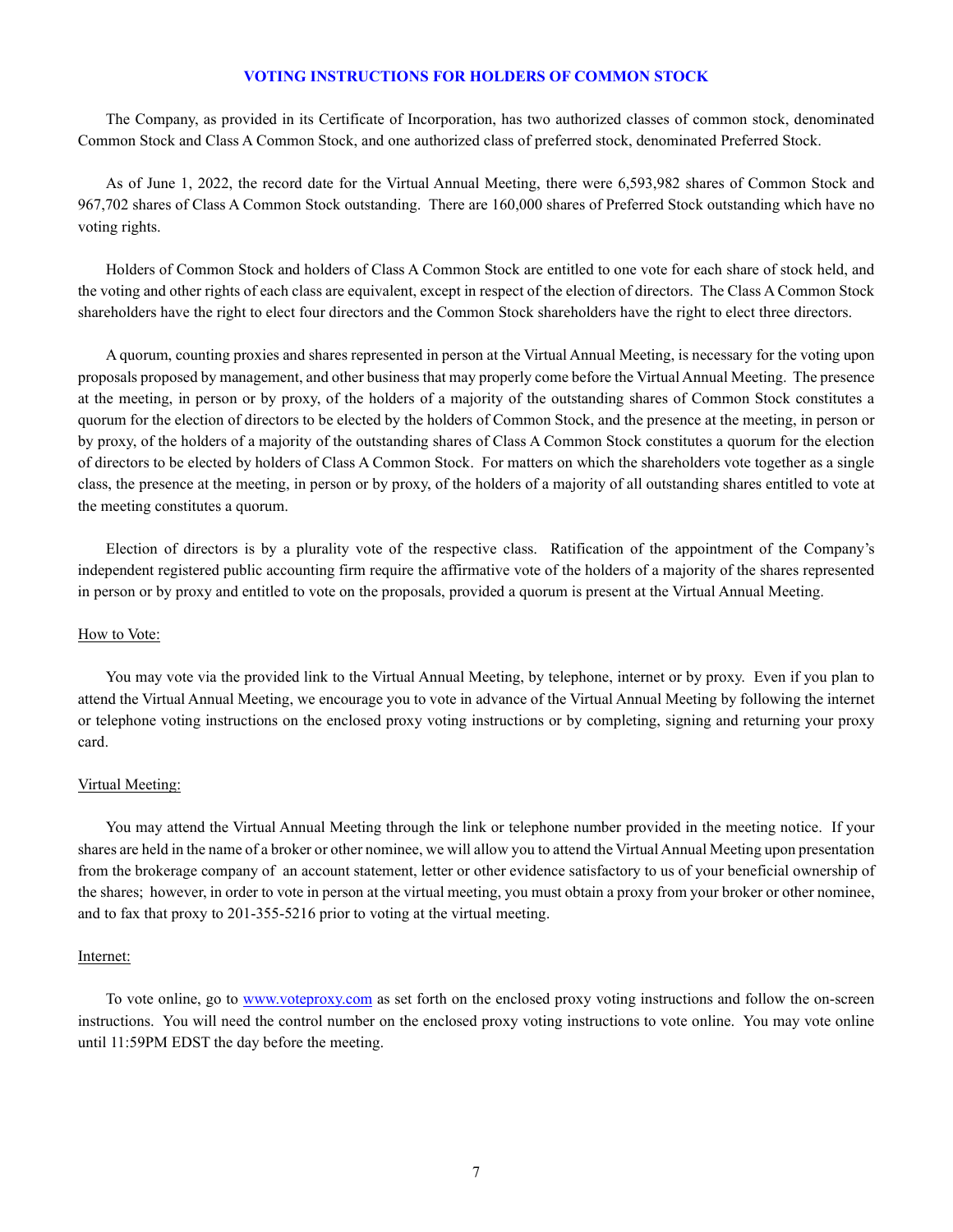## Telephone:

To vote by telephone, call toll-free 1-800-776-9437 in the United States or 1-718-921-8500 from foreign countries from any touch-tone telephone and follow the instructions. You will need the control number on the enclosed proxy voting instructions to vote by telephone. You may vote by telephone until 11:59PM EDST the day before the meeting.

# Mail:

To vote by mail, please send your completed, signed and dated proxy card in the enclosed postage-paid return envelope as soon as possible.

## Revocation:

You have the power to revoke your proxy at any time before its exercise. Thus, it may be revoked prior to its exercise by the filing of an instrument of revocation, or a duly executed proxy bearing a later date, with the Secretary of the Company at the Company's principal executive office or by entering new instructions by internet or telephone. You can also revoke a filed proxy by attending and voting at the virtual meeting.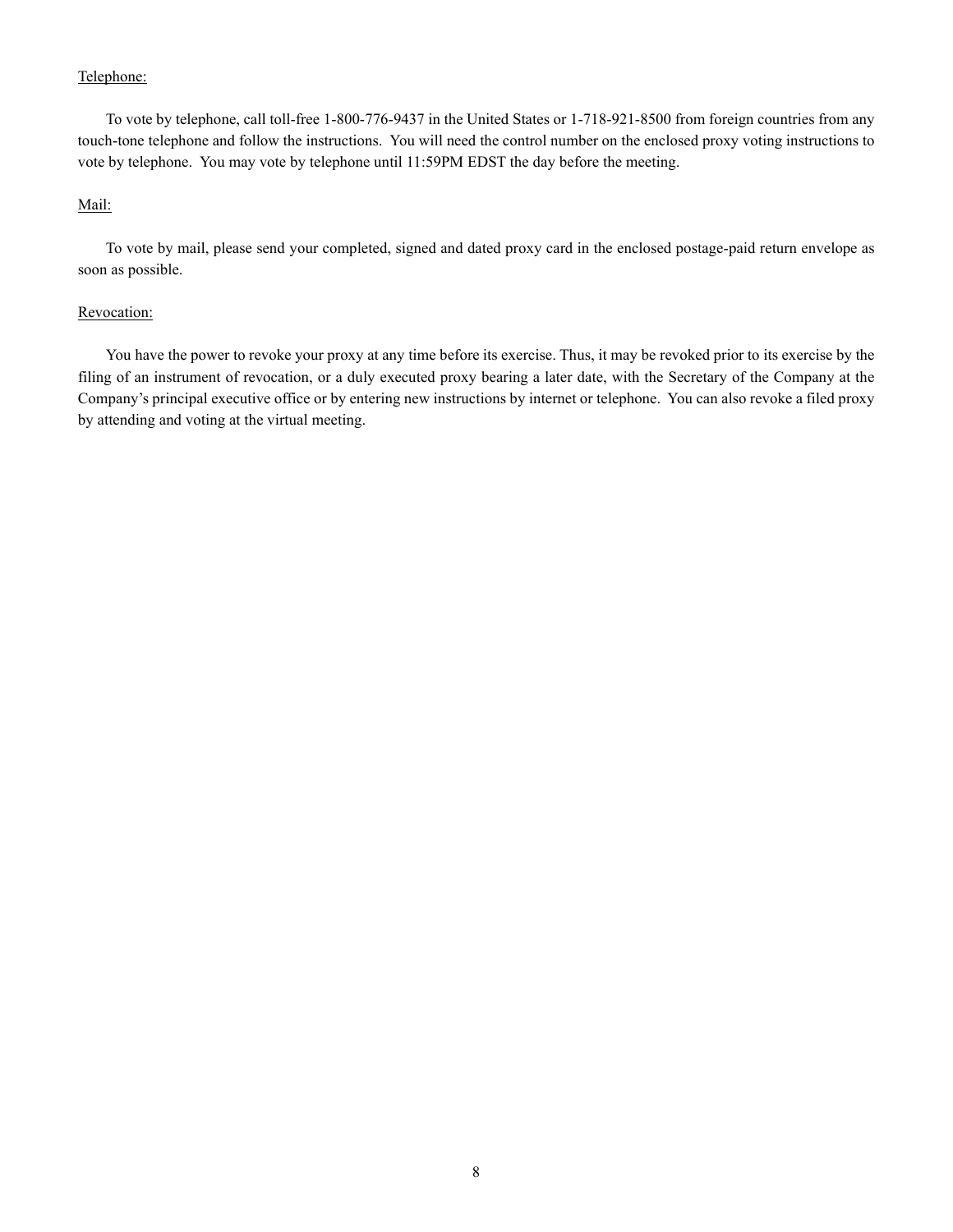# **SECURITY OWNERSHIP OF MANAGEMENT AND OTHER CERTAIN BENEFICIAL OWNERS**

The following table sets forth certain information regarding the ownership of the Company's Common Stock, Class A Common Stock and of all shares outstanding as of May 31, 2022 by (i) each of the directors and director nominees named herein, (ii) each of the named executive officers and (iii) all current named officers and directors as a group. Other than as noted below, the Company is not aware of any person, who, or group which, beneficially owns more than five percent (5%) of any class of the Company's equity securities as of May 31, 2022. Unless otherwise indicated, each of the shareholders has sole voting and investment power with respect to the shares owned (subject to community property laws, where applicable).

|                                                |                        |                 | Ownership<br>Ownership   |                                     | Ownership        |         | Ownership                          |  |
|------------------------------------------------|------------------------|-----------------|--------------------------|-------------------------------------|------------------|---------|------------------------------------|--|
|                                                | Number of Shares Owned |                 | Percentage<br>$\sigma$ f | Percentage<br>of                    | Percentage<br>of |         | Percent                            |  |
| Name                                           | Common<br>Stock        | Class A         | Common<br>Stock          | Class A<br>Stock                    | All Shares       | Option  | Assuming<br>Option<br>Exercise (3) |  |
|                                                |                        | Common<br>Stock |                          | Outstanding Outstanding Outstanding |                  | Shares  |                                    |  |
| Sardar Biglari (2) (4)                         | 776,259                |                 | 11.8%                    | $-1/2$                              | 10.3%            |         | 10.3%                              |  |
| Philip Cooley                                  |                        |                 | $-$ %                    | $-$ %                               | $-$ %            |         | $0.0\%$                            |  |
| Christopher Dominello                          |                        |                 | $-$ %                    | $-$ %                               | $-$ %            |         | $0.0\%$                            |  |
| Michael Dunn                                   |                        |                 | $-$ %                    | $-$ %                               | $-$ %            | 50,000  | 0.7%                               |  |
| S. David Fineman                               |                        |                 | $-$ %                    | $-$ %                               | $- \frac{9}{6}$  |         | $0.0\%$                            |  |
| Lance Funston $(1)(4)$                         | 49,958                 | 967,702         | 0.8%                     | 100.0%                              | 13.5%            | 225,000 | 16.0%                              |  |
| Douglas Haas                                   |                        |                 | $-$ %                    | $-$ %                               | $-$ %            | 210,000 | 2.7%                               |  |
| Stephen A. Heit                                | 31,805                 |                 | 0.5%                     | $-$ %                               | 0.4%             | 145,000 | 2.3%                               |  |
| <b>Brian Haveson</b>                           |                        |                 | $-$ %                    | $-$ %                               | $-$ %            | 75,000  | 1.0%                               |  |
| Brent Funston (5)                              |                        |                 | $-$ %                    | $-$ %                               | $-$ %            | 75,000  | 1.0%                               |  |
| Capital Preservation Solutions,<br>LLC(1)      | 450,000                |                 | 6.8%                     | $-$ %                               | 6.0%             |         | $6.0\%$                            |  |
| Officers & Directors As a<br>Group (9 persons) | 1,308,022              | 967,702         | 19.8%                    | 100.0%                              | 30.1%            | 780,000 | 36.6%                              |  |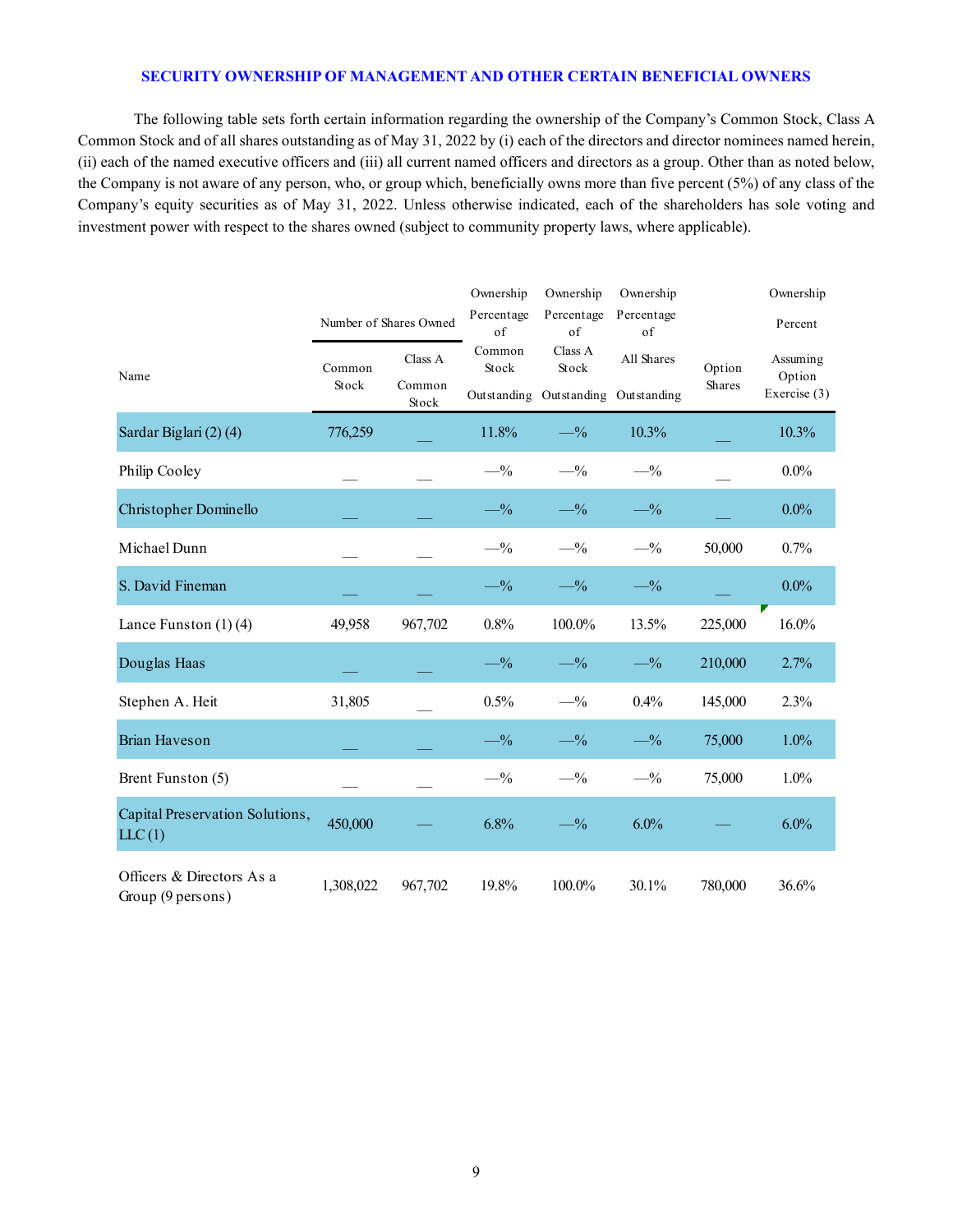- (1) Includes shares owned by Capital Preservation Solutions, LLC which is controlled by Lance Funston. The principal business address of Capital Preservation Solutions, LLC is 298 Tower Lane, Penn Valley, PA 19072.
- (2) Based on information contained in Schedule 13D/A filed on February 1, 2019 with the SEC by Biglari Holdings Inc. Sardar Biglari is the Chairman and Chief Executive Officer of Biglari Holdings Inc. and has investment discretion over the securities owned. By virtue of these relationships, Sardar Biglari may be deemed to beneficially own the 776,259 shares owned directly by Biglari Holdings Inc. Biglari Holdings Inc. and Sardar Biglari each expressly and respectively disclaims beneficial ownership of such shares except to the extent of their respective pecuniary interest therein. The principal business address of each of Biglari Holdings, Inc. and Sardar Biglari is 17802 IH 10 West, Suite 400, San Antonio, Texas 78257.
- (3) The number of "Option Shares" represents the number of shares that could be purchased by, and upon exercise of unexercised options/warrants; and the percentage ownership figure denominated "Assuming Option Exercise" assumes, per person, that unexercised options have been exercised and, thus, that subject shares have been purchased and are actually owned. In turn, the "assumed" percentage ownership figure is measured, for each owner, as if each had exercised such options, and purchased subject 'option shares,' and thus increased total shares actually outstanding, but that no other option owner had 'exercised and purchased.'
- (4) On November 14, 2014, Lance T. Funston entered into an agreement with The Lion Fund, L.P. (the "Lion Fund") and, for certain limited purposes, Sardar Biglari and Philip L. Cooley (the "Agreement"). The Lion Fund held 776,259 shares of the Company's Common Stock (the "TLF Shares"), and Mr. Biglari is the sole owner, Chairman and Chief Executive Officer of Biglari Capital Corp., the Lion Fund's general partner. The TLF Shares are held subject to the Agreement, the terms of which grant the Lion Fund the right to sell all or a portion of the TLF Shares to Mr. Funston or his affiliate at a purchase price of \$6.00 per share for a period of 30 days after the Restricted Period End Date (as defined below) (the "Put Right"). Pursuant to the Agreement, the Lion Fund had agreed to certain transfer restrictions on the TLF Shares until the earlier of (a) January 1, 2018 and (b) the occurrence of specified extraordinary transactions, including (i) the execution of a definitive agreement for, or the public announcement of, a sale of the Company in which stockholders will receive less than \$6.00 per share (subject to adjustment for stock splits and combinations, stock dividends and similar transactions), or (ii) the bankruptcy of the Company (such earlier date, the "Restricted Period End Date"). The Lion Fund further agreed that, until the Restricted Period End Date, it would vote the TLF Shares in accordance with the Board's recommendation on any proposal presented to stockholders. For additional information, see the Schedules 13D/A filed by each of Mr. Funston and the Lion Fund on November 18, 2014. The Agreement was amended on June 14, 2016. The amendment extended the expiration of the restricted period from January 1, 2018 to January 1, 2019. The amendment also allowed the transfer of the shares owned by the Lion Fund to Biglari Holdings Inc. For further information regarding the amendment, see the Schedule 13D/A filed by Biglari Capital Corp. on June 16, 2016. The Agreement was amended again on January 30, 2019 extending the expiration of the period to exercise the Put Right until April 30, 2020 and subsequently extended again to July 31, 2020 and then to December 31, 2021. In December 2021, Biglari Holdings Inc. exercised the Put Right. The closing of the purchase and sale of the shares subject to the Put Right is still pending.
- (5) Brent Funston is the son of Lance T. Funston, the Company's Chairman of the Board and Chief Executive Officer. Brent Funston serves as Vice Chairman of the Board of Directors.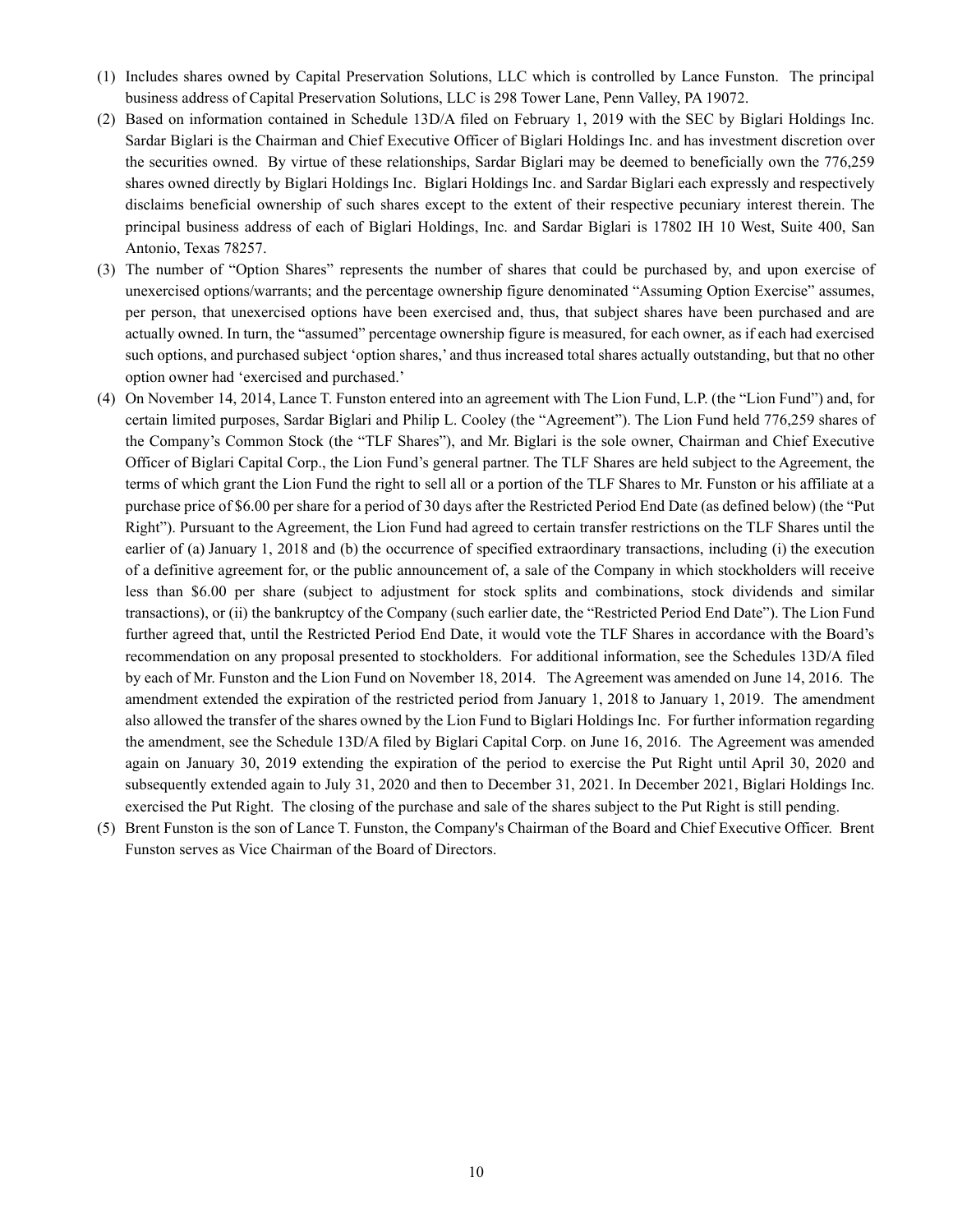### **EXECUTIVE OFFICERS OF THE COMPANY**

The following individuals are the current executive officers of the Company:

Chief Executive Officer: Christopher Dominello, 47 years old, joined CCA in December 2019 and was appointed Chief Executive Officer on December 15, 2021. Prior to joining CCA Industries, Dominello had served as President and CEO of Ducere Pharma, LLC., where he successfully revitalized iconic brands to include Doan's®, Bufferin®, and Cruex®. Within two years, he progressed to more than 40,000 points of distribution across the portfolio and increasing organic sales by 170%. His strategy led to Ducere's acquisition, providing investors with a 200% ROI. Before joining Ducere, Dominello held executive level positions at both Ultimark Products and Nutrisystem Inc. At Ultimark, he raised \$15.0M+ in Private Placement to further the company's acquisition goal, leading to four acquisitions within his first year (including Prell® Shampoo, Denorex® Shampoo, and others). He also increased revenue by 200% for the company's garden division by securing placement at The Home Depot. During his eight-year tenure at Nutrisystem, Dominello successfully launched the brand internationally, and was a key member of the executive team that brought sales from \$20M to \$778M and EBITDA from \$0 to \$170M. Dominello received a Bachelor of Science Degree in Accounting from the University of Notre Dame's Mendoza College of Business. He also served as Captain in the United States Air Force where he received the Meritorious Device Medal for preparing to support wartime contingency operations.

Chief Financial Officer, Principal Accounting Officer and Executive Vice President: Stephen A. Heit, 67 years old, joined CCA in May 2005 as Executive Vice President-Operations and was appointed Chief Financial Officer in March 2006. Prior to that he was Vice President — Business Strategies for Del Laboratories, Inc., a consumer products company that was listed on the American Stock Exchange, from 2003 to 2005. Mr. Heit served as President of AM Cosmetics, Inc. from 2001 to 2003 and as Chief Financial Officer from 1998 to 2003. From 1986 to 1997 he was the Chief Financial Officer of Pavion Limited, and also served on the Board of Directors. He served as a Director of Loeb House, Inc., a non-profit organization serving mentally handicapped adults from 1987 to 1995, and Director of Nyack Hospital Foundation from 1993 to 1995. He received a Bachelor of Science from Dominican College in 1976, with additional graduate work in Professional Accounting at Fordham University, and received an MBA in accounting from the University of Connecticut Graduate Business School.

President and Chief Operating Officer: Douglas Haas, 55 years old, was appointed President and Chief Operating Officer in January 2016. Mr. Haas was formerly President and Chief Operating Officer of Ultimark Products, Inc. which he joined in 2004. Ultimark Products is a consumer products company that manufactures and distributes Prell®, Denorex®, Zincon®, and Porcelana®. Lance Funston, who is the Company's Chairman of the Board is also Chairman of the Board and Chief Executive Officer of Ultimark. Mr. Haas has spent over 25 years working for specialty manufacturing companies in many different key roles.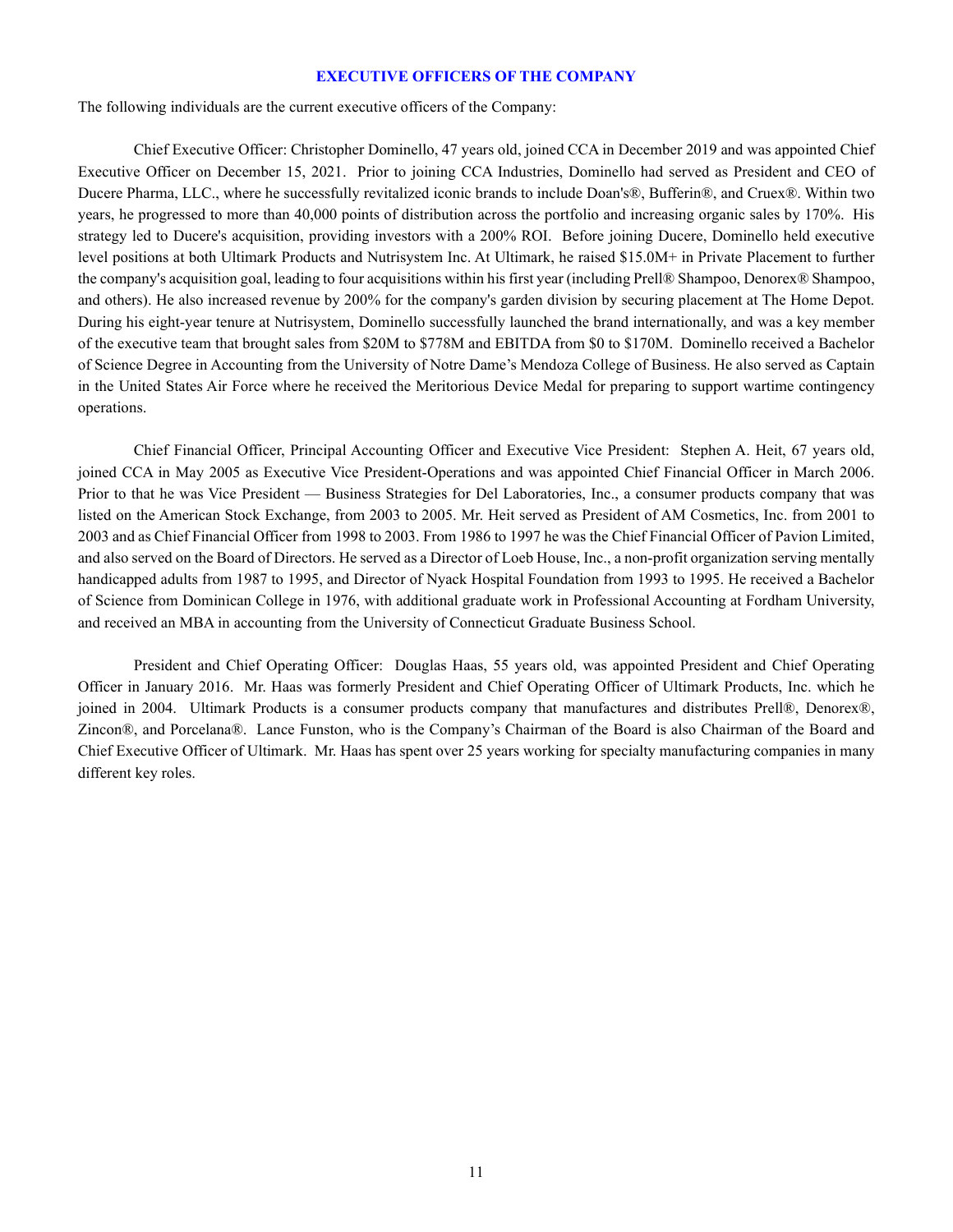### **CORPORATE GOVERNANCE**

#### **Board Leadership Structure**

The Chairman of the Board of Directors of the Company is Lance T. Funston. Philip Cooley, an independent director, serves as Chairman of the Audit Committee, S. David Fineman, an independent director, serves as Chairman of the Compensation Committee, the Nominating Committee and is also the lead independent director.

The Board of Directors currently consists of seven members: our Chairman of the Board, the Vice Chairman of the Board and five independent board members. Members of the Board of Directors are kept informed of the Company's operations by reviewing materials provided to them, visiting and speaking to the executives of the Company and by attending meetings of the Board and its committees. Executive sessions with only the independent directors in attendance are held at least once per year.

The Board of Director's leadership structure is designed so that the independent directors exercise oversight over the Company's key issues related to strategy and risk. A detailed annual budget is presented and approved by the directors, including plans for media expenditures. Revised forecasts for the fiscal year are presented to the directors as circumstances dictate.

#### **Risk Oversight**

The Company does not have a risk management committee. Risk oversight is performed by the entire Board of Directors. The Board considers risk levels in various areas of operation of the Company, including, but not limited to, legal and litigation issues, investments in marketable securities, accounts receivable and inventory levels, returns of product, and proposed new products. Philip Cooley, the Chairman of the Audit Committee, is in regular communication with Stephen A. Heit, the Company's Executive Vice President and Chief Financial Officer, reviewing the Company's internal controls, the Company's financial results and compliance with the Company's Standard of Business Conduct. All employees, including the executive officers, are required to comply with the Company's Standard of Business Conduct. A copy of the Standard of Business Conduct is available under Corporate Governance in the Investor Relations section of the Company website www.ccainvestor.com. The Board believes that the oversight by members of the Board over the Company and its management provides effective risk management of the Company's operations.

### **Code of Conduct**

The Company has adopted the Standard of Business Conduct (our code of ethics), which applies to all directors and employees of the Company, including the Chief Executive Officer and Chief Financial Officer. A copy of the Standard of Business Conduct may be found in the Investor Relations section of the Company's web site, www.ccainvestor.com, under Corporate Governance. The Company intends to disclose any substantive amendments to the Standard of Business Conduct as well as any waivers from provisions with respect to our Chief Executive Officer, Chief Financial Officer, or any other principal accounting officer, controller, and any other executive officer or Board member, at the same web site location.

#### **Director Independence**

Sardar Biglari, Philip Cooley, S. David Fineman, Brian Haveson and Michael Dunn are deemed by the Board of Directors to be "independent" members of the Board of Directors. S. David Fineman is the lead independent director.

There were no related party transactions that occurred between the Company and any of the independent directors, and there were no transactions, relationships or arrangements not disclosed under "Transactions with Related Persons" that were considered by the Board under the applicable independence definitions in determining that the director is independent.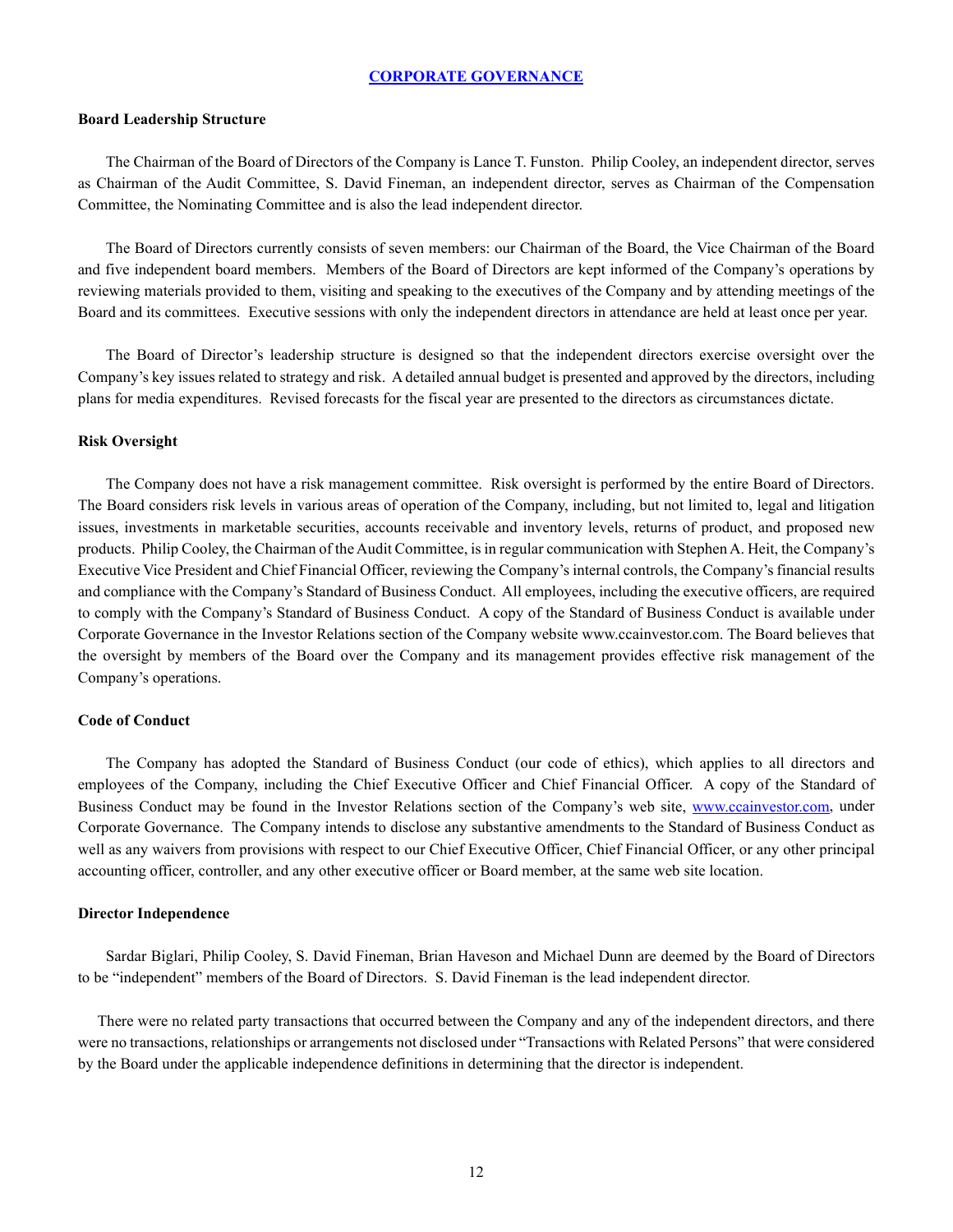#### **Board Meetings**

During fiscal year 2021, the Board of Directors held five meetings, the Audit Committee held one meeting, the independent directors held three meetings, and the Nominating Committee held one meeting. All of the directors attended 100% of all of the meetings of the Board and 100% of the respective committee meetings of the Board of which they were members.

All of the Company's directors were present at the last annual meeting. The Company does not have a policy with regards to directors' attendance at annual shareholder meetings.

### **Committees of the Board**

The following chart shows the standing committees of the Board of Directors and their members:

|                      | AUDIT | <b>COMPENSATION</b> | <b>NOMINATING</b> |  |  |
|----------------------|-------|---------------------|-------------------|--|--|
| Sardar Biglari       |       |                     |                   |  |  |
| Philip Cooley        | X     | X                   | X                 |  |  |
| S. David Fineman     | X     | X                   | X                 |  |  |
| Lance T. Funston     |       |                     |                   |  |  |
| <b>Brent Funston</b> |       |                     |                   |  |  |
| Brian Haveson        |       | X                   | X                 |  |  |
| Michael Dunn         | X     |                     |                   |  |  |
|                      |       |                     |                   |  |  |

### *Audit Committee*

The Company has an Audit Committee comprised solely of independent directors. Philip Cooley, a retired Prassel Distinguished Professor of Business at Trinity University, San Antonio, Texas, serves as Chairman of the Audit Committee and S. David Fineman, an attorney and Michael Dunn are members.

The Audit Committee is appointed by the Board to assist the Board with oversight of (i) the integrity of the financial statements of the Company, (ii) the Company's compliance with legal and regulatory requirements, (iii) the independence and qualifications of the Company's external auditors, and (iv) the performance of the Company's internal audit function and external auditors. It is the Audit Committee's responsibility to select, retain or terminate the Company's public accounting firm, who audit the Company's financial statements. As part of its activities, the Audit Committee meets with the Company's public accounting firm at least annually to review the scope and results of the annual audit and quarterly to discuss the review of the quarterly financial results. In addition, the Audit Committee receives and considers the public accounting firm's comments and recommendations as to internal controls, accounting staff, management performance and auditing procedures. The Audit Committee is also responsible for establishing procedures for (i) the receipt, retention and treatment of complaints received by the Company regarding accounting, internal accounting controls and auditing matters and (ii) the confidential, anonymous submission by employees of the Company of concerns regarding questionable accounting or auditing matters.

Regarding fiscal 2021, the Audit Committee (a) reviewed and discussed the Company's audited financial statements with management; (b) received and discussed the information required to be discussed, pursuant to auditing standards with the Company's independent auditors; (c) received written disclosures regarding the independent auditor's communication with the Audit Committee concerning independence; (d) discussed the independence of the auditors, with the auditors; and (e) recommended that the audited financial statements be filed with the OTC Markets Exchange ("OTC") for the fiscal year ended November 30, 2021.

An Audit Committee Charter was adopted by the full Board of Directors. A copy of the Audit Committee Charter can be found in the Investor Relations section of the Company's website at **www.ccaindustries.com.**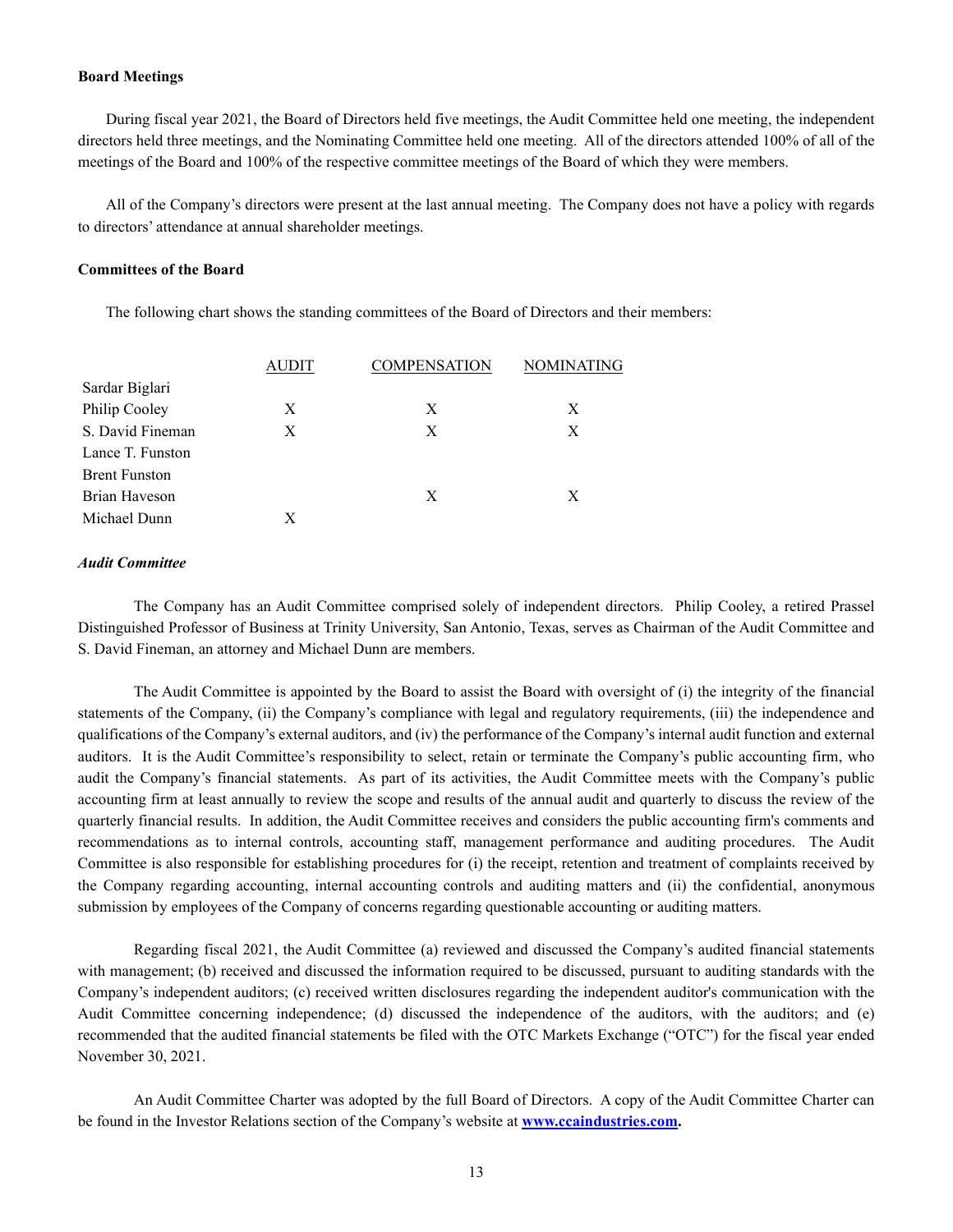#### *Compensation Committee*

The Company has a compensation committee comprised solely of independent directors. S. David Fineman serves as Chairman of the Compensation Committee.

The functions of the Compensation Committee include evaluating the performance of the Chief Executive Officer, and other executive officers of the Company, and, based on this evaluation, reviewing and recommending to the Board the compensation of the Chief Executive Officer and the Company's other executive officers; making recommendations to the Board of Directors with respect to compensation of non-management directors; determining and administering, the Company's compensation plans; and performing other related functions specified in the Committee's charter.

A Compensation Committee Charter was adopted by the full Board of Directors. The charter was amended by the Board of Directors on May 23, 2011. A copy of the amended Committee Charter can be found in the investor relations section of the Company's web site at **www.ccaindustries.com.**

#### *Nominating Committee*

The Company has a nominating committee comprised solely of independent directors. S. David Fineman serves as Chairman of the Nominating Committee. The Board of Directors has directed the nominating committee to recommend directors to stand for election by the Common Stock shareholders at the Virtual Annual Meeting of Shareholders. The Board of Directors makes the final decision as to the directors who will stand for election.

The Nominating Committee's responsibilities include, among other things, identifying individuals qualified to become Board members and recommending to the Board nominees to stand for election at any meeting of shareholders as well as identifying and recommending nominees to fill any vacancy, however created, in the Board.

Nominees for director are selected on the basis of broad experience and diversity, which includes differences of viewpoint, professional experience, education, skill and other individual qualities. In addition, integrity, the ability to make independent analytical inquiries, an understanding of the Company's business environment with particular emphasis on consumer products and the Company's retail partners, and a willingness to devote adequate time to Board of Director duties are also considered. The Committee may consider candidates proposed by management or shareholders but is not required to do so. Except as described in the next paragraph, the Committee does not have any formal policy with regard to the consideration of any director candidates recommended by the shareholders or any minimum qualifications, diversity or specific procedure for identifying and evaluating nominees for director as the Board does not believe that such a formalistic approach is necessary or appropriate at this time.

Shareholders who wish to recommend candidates for consideration by the Nominating Committee for Board membership may do so by writing to CCA Industries Inc., Attention: Nominating Committee, Post Office Box 735, Little Ferry, NJ 07643. To be considered for the 2022 Virtual Annual Meeting, such recommendations must be received by the Company no earlier than March 14, 2023 and no later than April 13, 2023. Any such proposal shall contain the name, Company security holdings and contact information of the person making the nomination; the candidate's name, address and other contact information; any direct or indirect holdings of the Company's securities by the nominee; any information required to be disclosed about directors under applicable securities laws and/or stock exchange requirements; information regarding related party transactions with the Company and/or the shareholder submitting the nomination; any actual or potential conflicts of interest; the nominee's biographical data, current public and private company affiliations, employment history and qualifications and status as "independent" under applicable securities laws and stock exchange requirements as well as any other information required to be provided for shareholder nominations under to Section 2.5 of the Company's Amended and Restated Bylaws. Director candidates recommended by shareholders will receive the same consideration as other nominees.

A Nominating Committee Charter was adopted by the full Board of Directors. A copy of the Nominating Committee Charter can be found in the Investor Relations section of the Company's website at **www.ccaindustries.com.**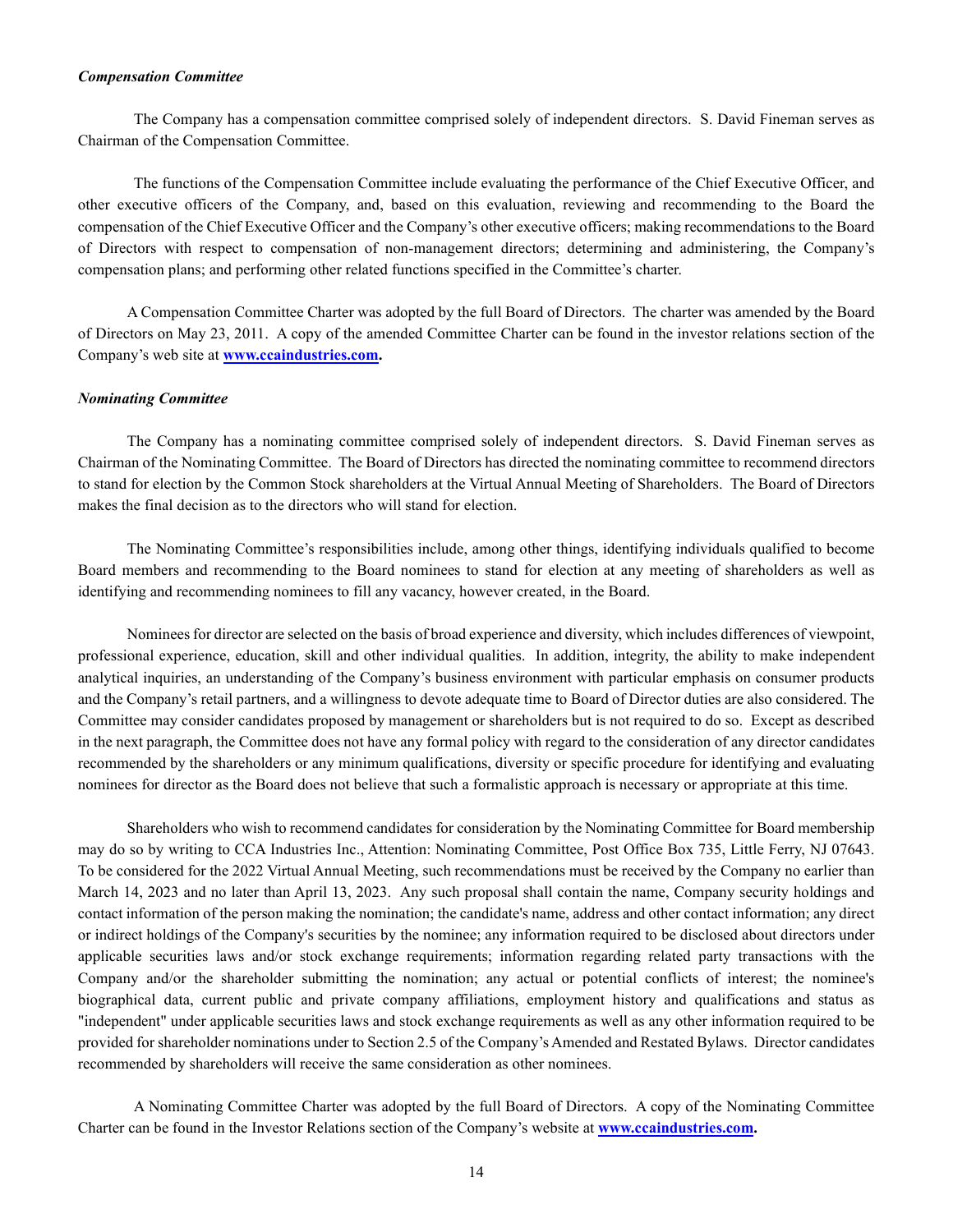## **Communications with Directors**

Shareholders of the Company who wish to communicate with the Board or any individual director can write to CCA Industries, Inc., Investor Relations, Post Office Box 735, Little Ferry, New Jersey 07643 or send an email to **investorrelations@ccaindustries.com.** Your letter or email should indicate that you are a shareholder of the Company. Depending on the subject matter of your inquiry, management will forward the communication to the director or directors to whom it is addressed; attempt to handle the inquiry directly, as might be the case if you request information about the Company or it is a shareholder related matter; or not forward the communication if it is primarily commercial in nature or if it relates to an improper topic. At each Board meeting, a member of management presents a summary of all communications received since the last meeting that were not forwarded and makes those communications available to any requesting director.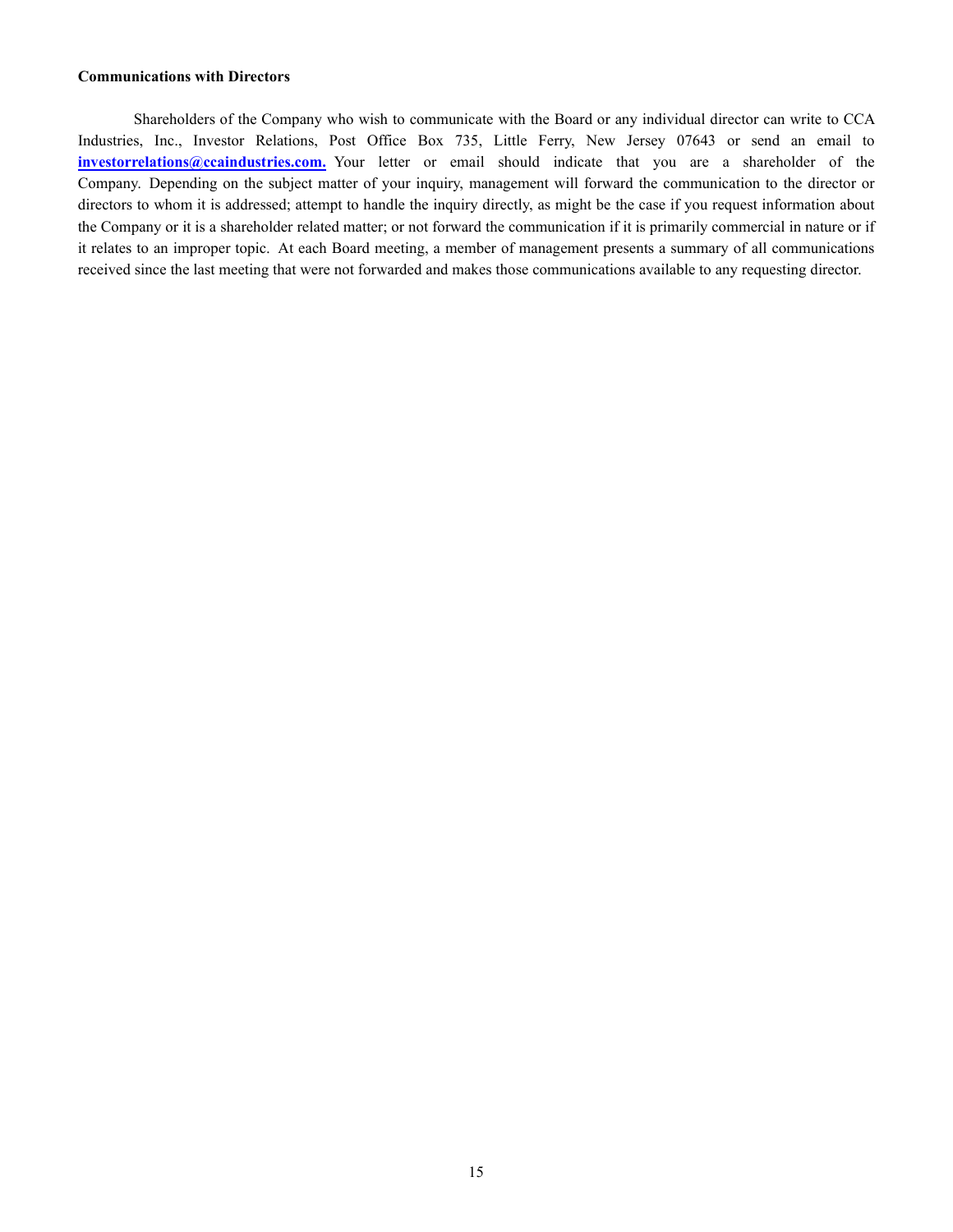### **TRANSACTIONS WITH RELATED PERSONS**

The Company's policy regarding transactions with related persons requires transactions with related persons to be reviewed and approved or ratified by the independent members of the Company's Board of Directors as well as by the Company's Chief Executive Officer and Chief Financial Officer. In this regard, all such transactions are first discussed with the Chief Executive Officer and the Chief Financial Officer for an initial determination of whether such further related person transaction review is required. The Company utilizes the definition of related persons under applicable SEC rules, defined as any executive officer, director or nominee for director of the Company, any beneficial owner of more than 5% of the outstanding shares of the Company's common stock, or any immediate family member of any such person. In reviewing these transactions, the Company strives to assure that the terms of any agreement between the Company and a related party is at arm's length, fair and at least as beneficial to the Company as could be obtained from third parties. The independent members of the Board of Directors, in its discretion, may consult with third party appraisers, valuation advisers or brokers to make such determination.

The Company signed an agreement in December 2015 with Funston Media Management Services, Inc., which is owned by Lance Funston, the Company's Chairman of the Board and former Chief Executive Officer. The agreement provided for Funston Media Management Services, Inc. ("FMM") to provide consumer advertising purchasing services and brand management for a fee equal to 10.0% of the advertising costs with no minimum fee or monthly management fee. The agreement automatically renews unless canceled by the Company or FMM. The Company's board of directors agreed to an increased fee of 15.0%, effective December 2020. Under the agreement, the Company incurred costs of \$0 for the year ended November 30, 2021 and \$24,647 for the year ended November 30, 2020. As of November 30, 2021, there were no unpaid media charges due to FMM.

On March 23, 2017, the Company entered into a License Agreement (the "Agreement") with Ultimark Products, Inc. ("Ultimark") for the exclusive right to manufacture, market and sell the Porcelana brand of skin care products. The Company's Chairman of the Board and former Chief Executive Officer, Lance Funston, is also the Chairman of the Board and Chief Executive Officer of Ultimark. Porcelana is designed to reduce dark spots and brighten the skin. Under the Agreement, the Company acquired the exclusive right and license to use the Porcelana brand, formulas, packaging designs and trademarks (collectively, the "Porcelana Brand") in connection with the design, development, manufacture, advertising, marketing, promotion, offering, sale and distribution of Porcelana products worldwide. In addition, the Company purchased all good and saleable inventory of Porcelana products in Ultimark's possession or control as of April 1, 2017 at Ultimark's cost without markup. The Agreement has a term of one year, effective March 1, 2017 and ending February 28, 2018. The Agreement may be renewed, at the Company's option, for up to two additional one-year terms. The Company renewed the Agreement for an additional term ending February 28, 2019. The Agreement required the Company to pay Ultimark a royalty of 10% on the gross sales of Porcelana products manufactured and sold under the Agreement. Royalties are payable quarterly, commencing the first fiscal quarter in which Porcelana products are sold pursuant to the Agreement. There is no minimum royalty for any period under the Agreement. In addition, the Company had the option to purchase the Porcelana Brand from Ultimark during the term of the Agreement for an amount not to exceed \$3.2 million, subject to a fairness opinion. The Company renewed the agreement for a second one-year term ending February 28, 2020, which also provided for the royalty rate to be decreased from 10% to 8%. In addition, the option to purchase provision was replaced with a right of first refusal to purchase the brand. The Company entered into a new License Agreement with Ultimark on July 17, 2020 for a term of ten years ending on June 30, 2030, which provides for a royalty rate of 10% on the gross sales of Porcelana products and eliminated the right of first refusal. The Company incurred royalties of \$212,678 for the fiscal year ended November 30, 2021.

Jan Marie Hudson provided marketing consulting services to the Company for a retainer of \$8,000 per month. There was no written contract. Jan Marie Hudson is the daughter-in-law of Lance Funston, the Company's Chairman of the Board and former Chief Executive Officer. The Company terminated the consulting services as of December 1, 2021.

On January 4, 2022, the Company entered into a License Agreement with Para Bellum Partners, LLC ("Para Bellum") for the exclusive right to manufacture, market and sell the Neutein brand of brain health supplements. Christopher Dominello, the Company's Chief Executive Officer, has an ownership interest in Para Bellum. Under the License Agreement, the Company acquired the exclusive right and license to use the Neutein brand, formulas, packaging designs and trademarks (collectively, the "Neutein Brand") in connection with the design, development, manufacture, advertising, marketing, promotion, offering, sale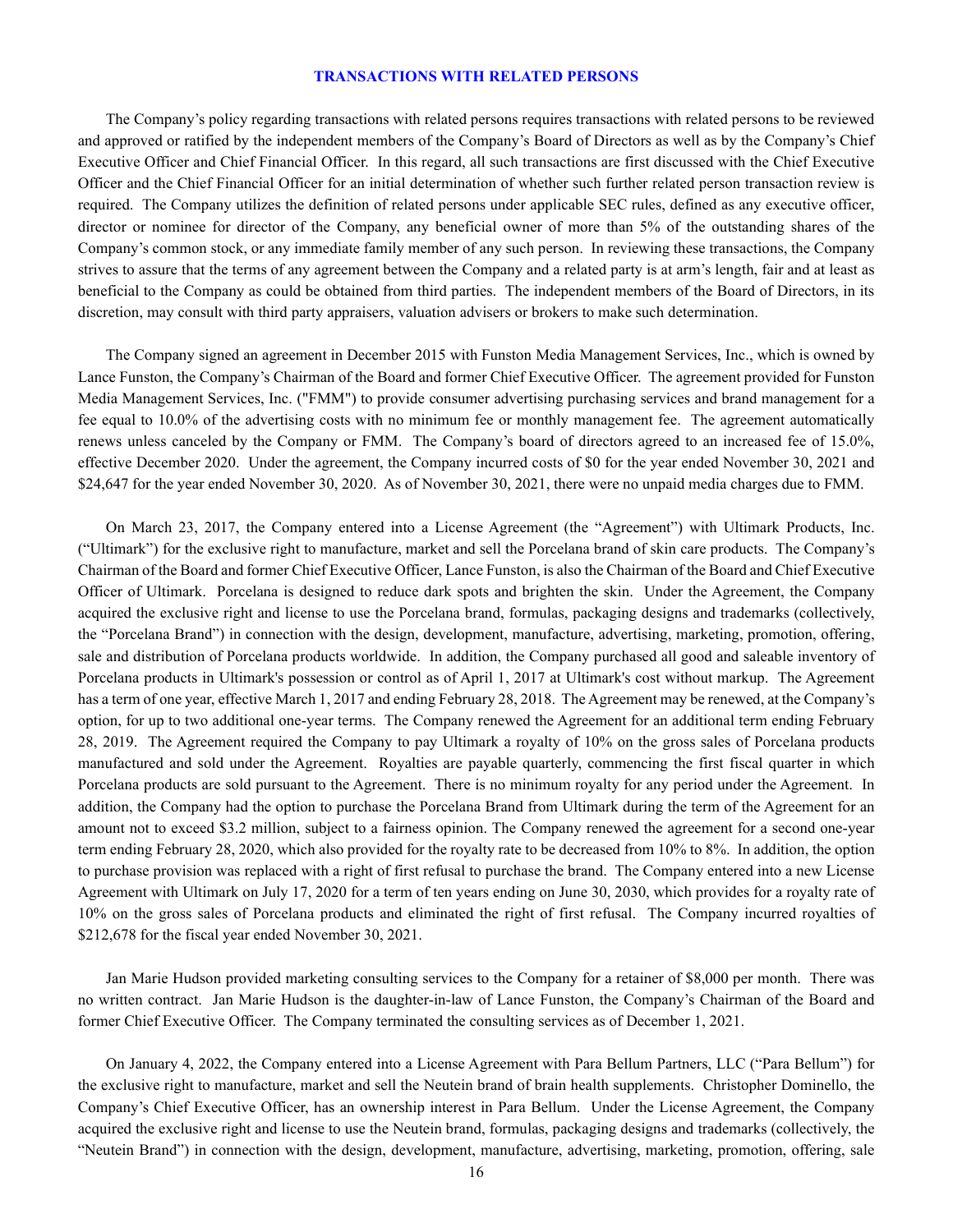and distribution of Neutein products in the United States and Canada. In addition, the Company agreed to purchase all good and saleable inventory of Neutein products in Para Bellum's possession or control as of January 4, 2022 at Para Bellum's cost without markup. The License Agreement has a term of three years ending December 31, 2024. The License Agreement may be renewed, at the Company's option, for one additional three-year term. The License Agreement requires the Company to pay Para Bellum a royalty of 10% on the gross sales less returns ("Net Sales") of Neutein products manufactured and sold under the License Agreement. Royalties are payable quarterly, commencing the first fiscal quarter in which Neutein products are sold pursuant to the License Agreement. There is no minimum royalty for any period under the Agreement. In addition, the Company had the option to purchase the Neutein Brand from Para Bellum during the term of the License Agreement for an amount equal to or greater than one and a half time the trailing twelve months Net Sales, but no less than \$2,000,000, subject to the negotiation of a definitive purchase agreement and sale agreement containing terms customary for transactions of such nature.

(6) On November 14, 2014, Lance T. Funston entered into an agreement with The Lion Fund, L.P. (the "Lion Fund") and, for certain limited purposes, Sardar Biglari and Philip L. Cooley (the "Agreement"). The Lion Fund held 776,259 shares of the Company's Common Stock (the "TLF Shares"), and Mr. Biglari is the sole owner, Chairman and Chief Executive Officer of Biglari Capital Corp., the Lion Fund's general partner. The TLF Shares are held subject to the Agreement, the terms of which grant the Lion Fund the right to sell all or a portion of the TLF Shares to Mr. Funston or his affiliate at a purchase price of \$6.00 per share for a period of 30 days after the Restricted Period End Date (as defined below) (the "Put Right"). Pursuant to the Agreement, the Lion Fund had agreed to certain transfer restrictions on the TLF Shares until the earlier of (a) January 1, 2018 and (b) the occurrence of specified extraordinary transactions, including (i) the execution of a definitive agreement for, or the public announcement of, a sale of the Company in which stockholders will receive less than \$6.00 per share (subject to adjustment for stock splits and combinations, stock dividends and similar transactions), or (ii) the bankruptcy of the Company (such earlier date, the "Restricted Period End Date"). The Lion Fund further agreed that, until the Restricted Period End Date, it would vote the TLF Shares in accordance with the Board's recommendation on any proposal presented to stockholders. For additional information, see the Schedules 13D/A filed by each of Mr. Funston and the Lion Fund on November 18, 2014. The Agreement was amended on June 14, 2016. The amendment extended the expiration of the restricted period from January 1, 2018, to January 1, 2019. The amendment also allowed the transfer of the shares owned by the Lion Fund to Biglari Holdings Inc. For further information regarding the amendment, see the Schedule 13D/A filed by Biglari Capital Corp. on June 16, 2016. The Agreement was amended again on January 30, 2019 extending the expiration of the period to exercise the Put Right until April 30, 2020, and subsequently extended again to July 31, 2020 and then to December 31,2021. In December 2021, Biglari Holdings Inc. exercised the Put Right. The closing of the purchase and sale of the shares subject to the Put Right is still pending.

The independent directors of the Company are: Sardar Biglari, Philip Cooley, S. David Fineman, Brian Haveson and Michael Dunn. There were no transactions, relationships or arrangements not disclosed in this item that were considered by the Company's board of directors in determining the director's independence.

The Company has not entered into, or proposed to enter into, any other transactions, other than as disclosed above, since the beginning of the Company's current fiscal year, in which any related person had or will have a direct or indirect material interest.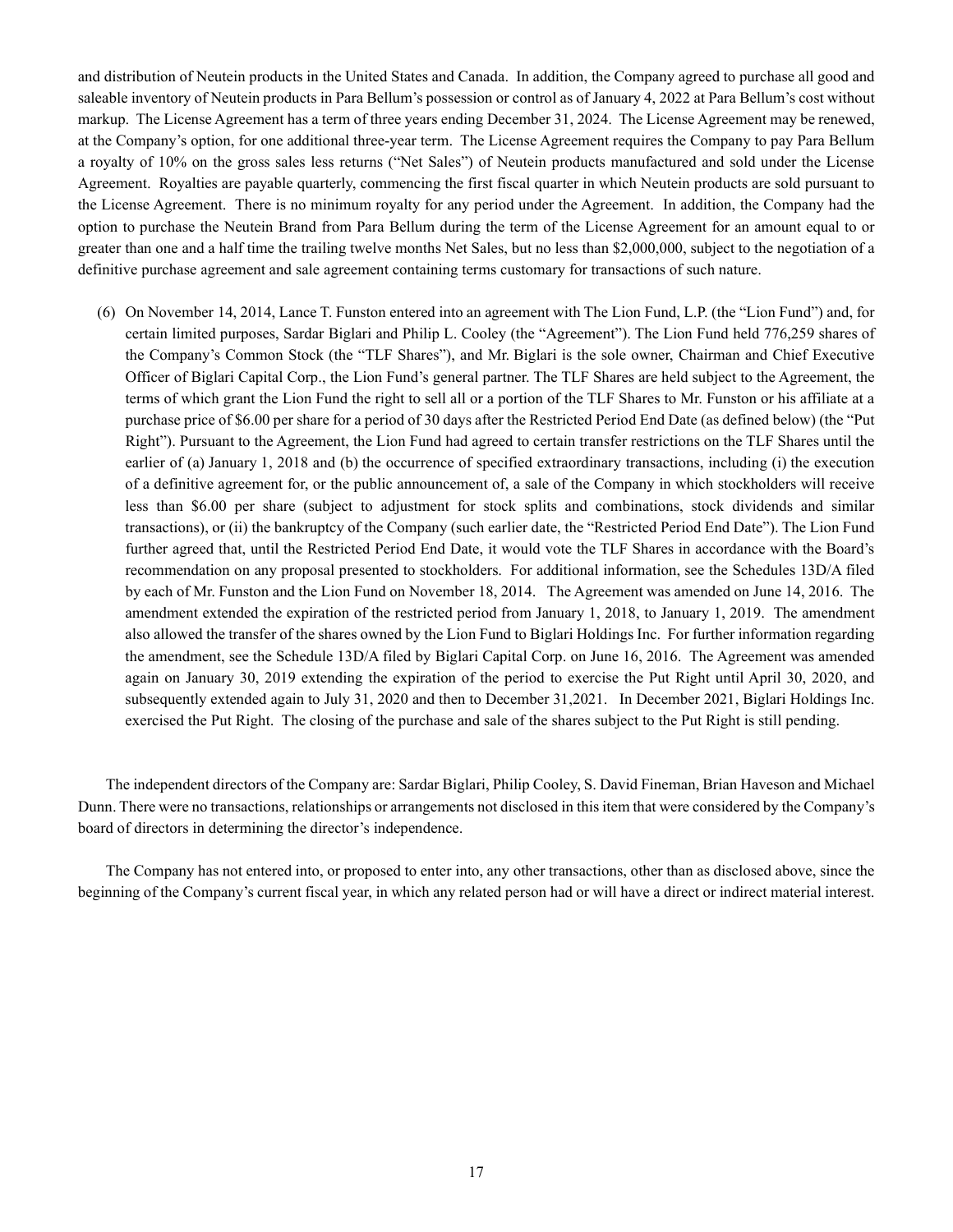## **PROPOSAL NO. 1 - ELECTION OF DIRECTORS**

The seven directors named herein are nominated to be elected to the Company's Board of Directors. All directors are subject to one-year terms and annual election. Four directors are elected by the holders of Class A Common Stock and three directors are elected by the holders of Common Stock. Each director holds office until the next Annual Meeting of Shareholders and until a successor is elected and qualified, or until death, resignation or removal. Each of the director nominees has agreed to be named in this proxy statement and to serve if elected. Management has no reason to believe that any of the nominees will be unable or unwilling to serve if elected. However, if any nominee should become unable for any reason or unwilling to serve, proxies may be voted, to the extent permitted by applicable law, for another person nominated as a substitute by the Board.

The four nominees for election by the holders of the Company's Class A Common Stock are Sardar Biglari, Philip Cooley, Brian Haveson and Michael Dunn, each of whom are current directors. The three nominees for election by the holders of Common Stock are Lance T. Funston, S. David Fineman and Brent Funston, each of whom are current directors, and were recommended for election by the Nominating Committee of the current Board of Directors. Brent Funston is the son of Lance Funston, the Company's Chairman of the Board and Chief Executive Officer.

The following table summarizes information with respect to the nominees:

| <b>Name</b>                           | <u>Age</u> | <b>Director Since</b> |  |  |  |  |
|---------------------------------------|------------|-----------------------|--|--|--|--|
| <b>Class A Common Stock Nominees:</b> |            |                       |  |  |  |  |
| Sardar Biglari                        | 44         | 2011                  |  |  |  |  |
| Philip Cooley                         | 78         | 2011                  |  |  |  |  |
| Brian Haveson                         | 58         |                       |  |  |  |  |
| Michael Dunn                          | 77         | 2019                  |  |  |  |  |
| <b>Common Stock Nominees:</b>         |            |                       |  |  |  |  |
| S. David Fineman                      | 76         | 2015                  |  |  |  |  |
| Lance T. Funston                      | 79         | 2015                  |  |  |  |  |
| <b>Brent Funston</b>                  | 47         | 2018                  |  |  |  |  |
|                                       |            |                       |  |  |  |  |

Set forth below is additional information regarding all nominees for director, including information concerning their principal occupations and certain other directorships.

#### **Class A Common Stock Nominees**

No vote or proxy is solicited in respect of the nominees to be elected by the holders of Class A Common Stock, since Lance Funston controls all of the shares of Class A Common Stock, and has proposed Sardar Biglari, Philip Cooley, Brian Haveson and Michael Dunn for re-election to the Board of Directors.

### *Sardar Biglari*

Sardar Biglari, 44 years old, has been a director of the Company from August 2011 to July 2014 and since October 2015. He is Founder, Chairman and Chief Executive Officer of Biglari Holdings Inc. ("Biglari Holdings"), a diversified holding company. Mr. Biglari is also sole owner, Chairman and Chief Executive Officer of Biglari Capital Corp., general partner of The Lion Fund, L.P. and The Lion Fund II, L.P., private investment partnerships, since its inception in 2000. Mr. Biglari has also served as a director of Insignia Systems, Inc. ("Insignia Systems"), a developer and marketer of point-of-purchase in-store products and services, from December 2015 to March 2017, including serving as its Co-Chairman from January 2016 to March 2017. On November 14, 2014, Lance T. Funston entered into an agreement with The Lion Fund, L.P. and, for certain limited purposes, Sardar Biglari and Philip L. Cooley (the "TLF Agreement"). The TLF Agreement provided that if the Company's Board of Directors nominates Messrs. Biglari and Cooley to the Board, they will accept the nomination and serve on the Board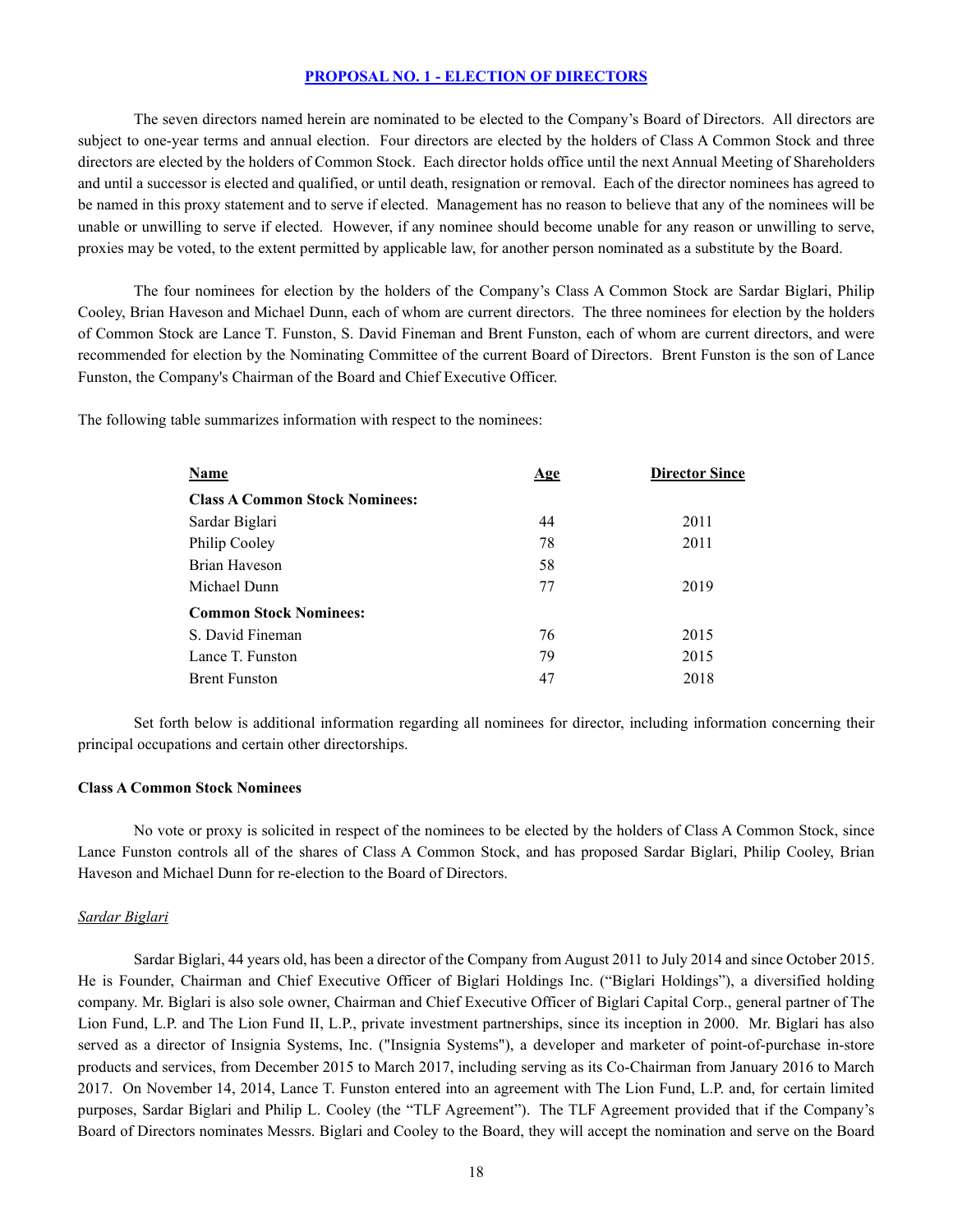upon their election. See note 6 to the Security Ownership of Management and Other Certain Beneficial Owners section for additional information regarding the TLF Agreement.

### Director Qualifications

- Extensive managerial and investing experience in a broad range of businesses.
- Experience serving on the board of directors of public companies.
- Deemed by the Board of Directors to be an "audit committee financial expert" as defined by the SEC rules and "financially sophisticated" as defined by the NYSE AMERICAN rules.

### *Philip L. Cooley*

Philip L. Cooley, 78 years old, has been a director of the Company from August 2011 to July 2014 and since October 2015. He has served as Vice Chairman of the Board of Biglari Holdings since April 2009 and as a director since March 2008. He was the Prassel Distinguished Professor of Business at Trinity University, San Antonio, Texas, from 1985 until his retirement in May 2012. Dr. Cooley served as an advisory director of Biglari Capital Corp., general partner of The Lion Fund, L.P. and The Lion Fund II, L.P, since 2000 and as Vice Chairman and a director of Western Sizzlin Corporation from March 2006 and December 2005, respectively, until its acquisition by Biglari Holdings in March 2010. He also served as a director of Insignia Systems from December 2015 to March 2017. Dr. Cooley earned a Ph.D. from Ohio State University, a MBA from the University of Hawaii and a BME from the General Motors Institute. Dr. Cooley is past president of the Eastern Finance Association, and serves on its board, and of the Southern Finance Association. He also serves on the board of the Financial Literacy of South Texas Foundation. On November 14, 2014, Lance T. Funston entered into an agreement with The Lion Fund, L.P. and, for certain limited purposes, Sardar Biglari and Philip L. Cooley (the "TLF Agreement"). The TLF Agreement provided that if the Company's Board of Directors nominates Messrs. Biglari and Cooley to the Board, they will accept the nomination and serve on the Board upon their election. See note 6 to the Security Ownership of Management and Other Certain Beneficial Owners section for additional information regarding the TLF Agreement.

### Director Qualifications

- Extensive business and investment knowledge and experience.
- Experience serving on the boards of directors of public companies.
- Author of more than 60 articles on financial topics, his work has appeared in the Journal of Finance, Journal of Business and others. He also has authored several books in finance.
- Deemed by the Board of Directors to be an "audit committee financial expert" as defined by the SEC rules and "financially sophisticated" as defined by the NYSE AMERICAN rules.

### *Brian Haveson*

Brian Haveson, 58 years old, has been the Chief Executive Officer of Lightning Gaming, Inc., a designer, developer and manufacturer of gaming machines to the casino industry since 2006. He is also a member of the board of directors. Lightning Gaming, Inc. files with the reports with the United States Securities and Exchange Commission ("SEC") but is not registered on an exchange. Mr. Haveson has a Bachelor of Science in aerospace engineering from the University of Maryland and a Master in Management - finance and accounting from Purdue University. Mr. Haveson was a certified public accountant from 1989 - 1994.

### Director Qualifications

- Extensive experience in media, technology and consumer product businesses
- Leadership role in company that files with the SEC

### *Michael Dunn*

Michael Dunn, 77 years old, is Chairman of the Board of ARS Enterprises, Inc. of Santa Fe Springs, California, since 1990. He is also a member of the board of directors and Chairman of the Audit and Finance committees of ADA Enterprises, Inc. of Northwood, Iowa since 2001. He was the former founding members of the board of directors and Chairman of the Audit committee of LifePort, Inc. from 1989 to 2007. Mr. Dunn holds a Bachelor of Science degree in Mathematics from the Illinois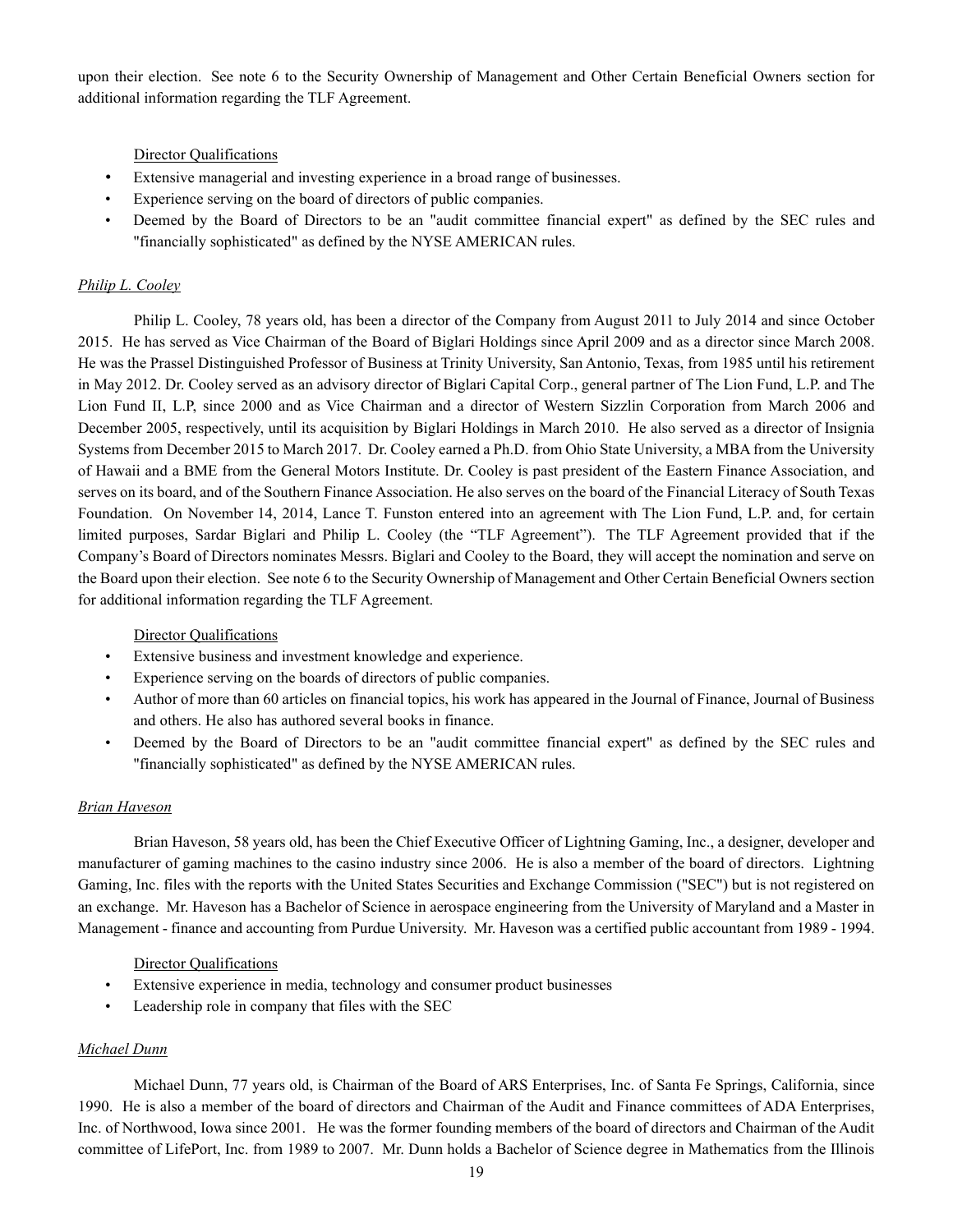Institute of Technology, with additional graduate work there and at the University of Wisconsin – Milwaukee. He also holds a certificate of completion from Marquette University in graduate business administration.

### Director Qualifications

- Served as a consultant and member of the Board of Directors to over 40 public, private and non-profit organizations
- Board oversight and governance experience, including mergers, acquisitions and sales of companies
- Managed or filed for more than twelve SEC approved public offerings as CEO or as a director.

#### **Common Stock Nominees**

The Nominating Committee is proposing Lance T. Funston, S. David Fineman and Brent Funston for election by the holders of Common Stock at the Virtual Annual Meeting.

#### *Lance T. Funston*

Lance T. Funston, 79 years old is the Company's Chairman of the Board. Mr. Funston also serves as Chairman and CEO of Ultimark Products, LLC which he founded in 2000. Ultimark Products, LLC licenses the Porcelana® brand to the Company. In 1993 he founded TelAmerica Media, a media aggregator. In 2008, 85% of TelAmerica Media was sold to Cross MediaWorks, Inc., and the balance was sold to the Lee Group in 2013. Mr. Funston attended the University of Houston and received his Bachelor of Science degree in 1967. In 1967, Mr. Funston was appointed Assistant to the Director of the Federal Deposit Insurance Corporation by President Lyndon Johnson, and subsequently as special assistant to a governor of the Federal Reserve Board. Mr. Funston attended Harvard Business School, receiving his MBA in 1970. During his tenure at Harvard, he founded Portfolio Management Systems Incorporated, which developed investment management systems for major financial institutions including John Hancock, Fidelity Mutual, American General, Sun Life, and Bank of America. In 1973 Portfolio Management created a private real estate equity fund in Houston, Texas and developed residential and commercial properties during a 10-year period. He also served as a board member of the United States Bobsled and Skeleton Federation from 1992 to 1996. In 2007, Lance and his wife, Christina, founded the Save a Mind Foundation, a  $501(c)(3)$  federal non-profit organization that assists atrisk youth in grades 5-8 to stay in school with their innovative Win/Win Program.

### Director Qualifications

- Extensive experience in the consumer products market segment
- Substantial experience in media
- Demonstrated leadership of numerous companies and organizations

### *S. David Fineman*

S. David Fineman, 76 years old, is a senior partner of the Philadelphia law firm of Fineman Krekstein & Harris. He previously served as the Chairman of the Public Policy Committee of the Urban Land Institute and continues to be a member. Mr. Fineman was appointed by the President of the United States and confirmed by the United States Senate in 1995 as one of nine Governors of the U.S. Postal Service and was Chairman of the Board of Governors from 2003 to 2005. He was Chairman of the Board of DHL eCommerce USA, a wholly owned subsidiary of Deutsche Post, the largest mail consolidator of small parcels in the United States from 2007 to 2018. He has been chosen by the United States District Court as a member of its Court-Annexed Early Mediation Program (from 1998 to present). In 2006 through 2019, Mr. Fineman was recognized among his peers and was named as one of Pennsylvania "Super Lawyers" for his expertise in Business Litigation and Government Relations. He graduated from The American University (1967) where he has served on the Advisory Committee to the School of Public Affairs, and received his law degree, with Honors, from The George Washington University (1970). He is presently a member of the Philadelphia, Pennsylvania and American Bar Associations and the Urban Land Institute.

### Director Qualifications

- Extensive legal experience as senior partner of a law firm.
- Substantial corporate governance knowledge as Chairman of the Board of DHL eCommerce USA.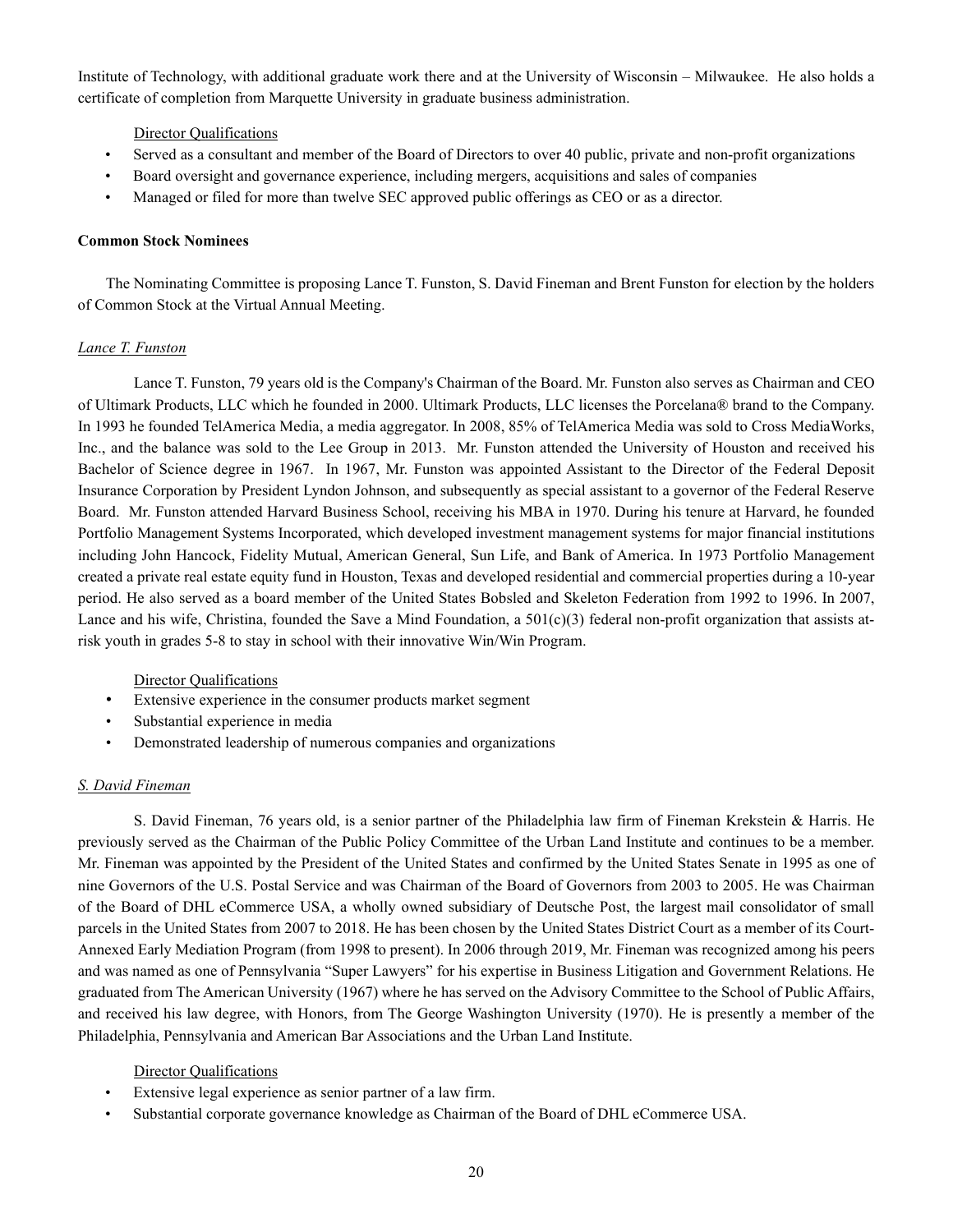• Deemed by the Board of Directors to be an "audit committee financial expert" as defined by the SEC rules and "financially sophisticated" as defined by the NYSE AMERICAN rules.

## *Brent Funston*

Brent Funston, 47 years old, is Founder and Chief Executive Officer of Wind River Group, LLC, (WRG), a firm specializing in the acquisition, development and asset management of commercial real estate assets. He also manages a private equity portfolio focusing on small and mid-cap investments. Prior to founding WRG in 2009, Mr. Funston served as Executive Vice President for Barker Pacific Group, Inc (BPG), a Los Angeles-based commercial real estate firm. Prior to BPG, Mr. Funston served as Head of Development for Martin Fein Interests, a Houston-based multifamily developer specializing in luxury apartments. Mr. Funston's experience includes strategic advisory, capital structure development, mergers and acquisitions, and transaction negotiations for public and private middle-market companies. Mr. Funston holds a BA from the University of Texas at Austin, and an MBA from the university's McCombs School of Business. Mr. Funston serves on the board of directors and is treasurer of the Save a Mind Foundation, an organization focused on educational programs that provide at risk urban school children with motivational support. Brent Funston is the son of Lance T. Funston, the Company's Chairman of the Board and Chief Executive Officer.

### Director Qualifications

- Substantial financial experience
- Merger and acquisitions experience
- Substantial corporate underwriting experience

### Required Vote

Common Stock director nominees are elected by the plurality of votes cast in person or by proxy, provided a quorum is present at the Virtual Annual Meeting. Accordingly, abstentions and broker non-votes will not affect the outcome of the election.

## **RECOMMENDATION OF THE BOARD OF DIRECTORS**

The Board of Directors unanimously recommends a vote in favor of each of the Common Stock nominees as proposed in this Proposal No. 1.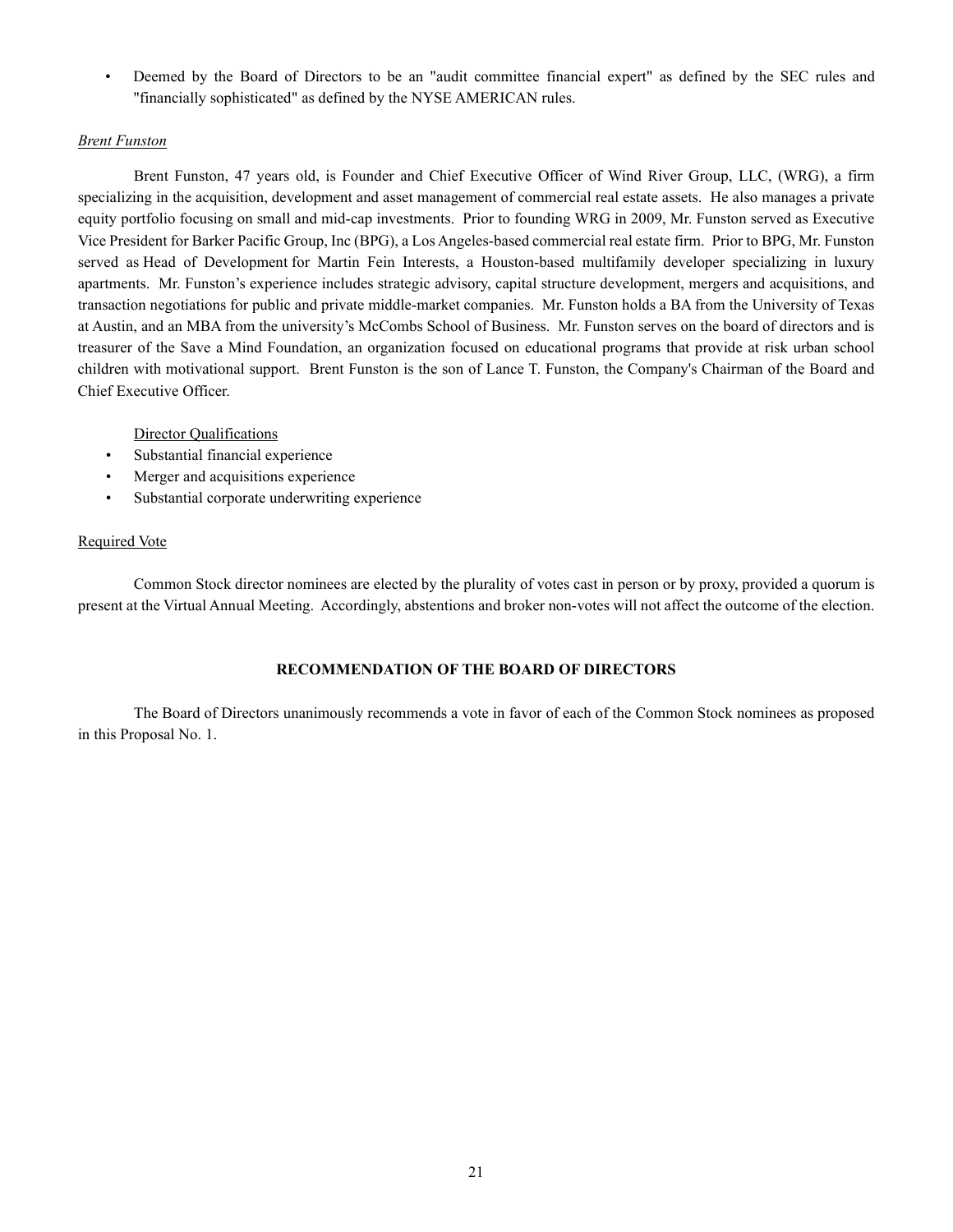# **DIRECTOR COMPENSATION**

The Board of Directors met five times and the independent directors met three times during fiscal 2021 for an aggregate compensation of \$210,000. Mr. Lance Funston did not receive any additional compensation as a director as he was the Chief Executive Officer of the Company during fiscal 2021. Effective for fiscal 2021, the Board approved an annual retainer of \$50,000 each, to be paid quarterly in arrears, to Philip Cooley, Chairman of the Audit Committee, S. David Fineman, Lead Independent Director and Brent Funston, Vice Chairman of the Board in place of the annual retainer they were receiving as non-executive directors. Other non-executive directors receive an annual retainer of \$20,000 plus an additional fee of \$500 for in-person board meetings.

The following table reports the fees earned or paid in cash and the fair market value of equity awards granted to each director, with respect to their service as directors, during fiscal 2021. Our non-employee directors received no other compensation in fiscal 2021.

|                      |    | <b>Director Fees</b> |                                  |  |  |       |                                |
|----------------------|----|----------------------|----------------------------------|--|--|-------|--------------------------------|
|                      |    |                      | Earned or Paid Fair Market Value |  |  | Total |                                |
| Director (1)         |    | In Cash              |                                  |  |  |       | of Option Rewards Compensation |
| Sardar Biglari       | \$ | 20,000               | -\$                              |  |  | \$    | 20,000                         |
| <b>Philip Cooley</b> |    | 50,000               |                                  |  |  |       | 50,000                         |
| Michael Dunn         |    | 20,000               |                                  |  |  |       | 20,000                         |
| S. David Fineman     |    | 50,000               |                                  |  |  |       | 50,000                         |
| <b>Brian Haveson</b> |    | 20,000               |                                  |  |  |       | 20,000                         |
| <b>Brent Funston</b> |    | 50,000               |                                  |  |  |       | 50,000                         |

(1) Brian Haveson, Michael Dunn and Brent Funston each held 50,000 unexercised stock options as of November 30, 2021. Stock options previously granted to Sardar Biglari, Philip Cooley and S. David Fineman expired in December 2020.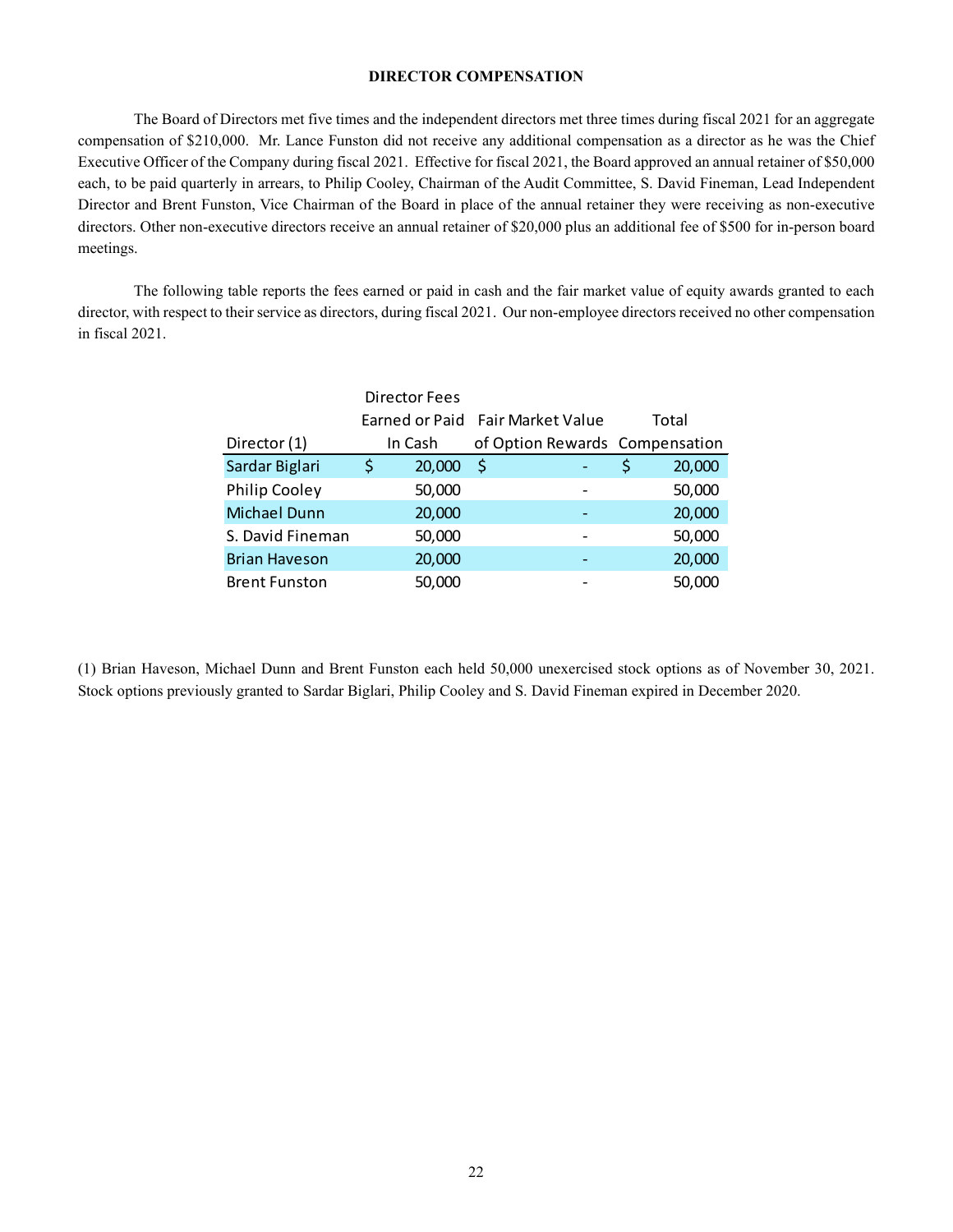### **PROPOSAL NO. 2 - [RATIFICATION OF APPOINTMENT OF INDEPENDENT AUDITING](#page-22-0) FIRM**

The Audit Committee has appointed the firm of CohnReznick LLP ("COHN"), as the Company's independent auditors, to audit the financial statements of the Company for the fiscal year ending November 30, 2022. The appointment shall continue at the pleasure of the Audit Committee. The Company is submitting the selection of COHN to its shareholders for ratification as a matter of good corporate governance. If the appointment is not ratified by the shareholders of the Company, the Audit Committee may reconsider the selection of COHN as the Company's independent auditing firm. Even if the selection is ratified, the Audit Committee may, in its discretion, direct the appointment of a different independent auditing firm at any time it determines that a change would be in the best interests of the Company and our shareholders. COHN has acted as the Company's auditors commencing with the review of the first quarter of fiscal 2018.

The ratification of the Board's selection of CohnReznick LLP requires the affirmative vote of a majority of the Company's outstanding shares present in person or by proxy and entitled to vote, provided a quorum is present at the Virtual Annual Meeting. Abstentions will be counted for the purpose of meeting the quorum requirements and will have the same effect as a vote against the ratification of the Board's selection of CohnReznick LLP.

#### <span id="page-22-0"></span>**RECOMMENDATION OF THE BOARD OF DIRECTORS**

The Board of Directors unanimously recommends a vote in favor of Proposal No. 2.

#### **SERVICES PROVIDED BY THE AUDITOR AND FEES PAID**

#### **Audit Committee Pre-Approval of Services**

The Audit Committee pre-approved all audit and non-audit services provided to the Company in fiscal 2021 by COHN. Under its charter, the Audit Committee must pre-approve all subsequent engagements of our independent auditors. Each year, before an independent auditing firm is retained to audit our financial statements, such service and the associated fee, is approved by the Committee. At the beginning of the fiscal year, the Audit Committee evaluates other known potential engagements of the independent auditing firm, including the scope of the work proposed to be performed and the proposed fees, and approves or rejects each service, taking into account whether the services are permissible under applicable law and the possible impact of each non-audit service on the independent auditing firm's independence from management. At each subsequent Committee meeting, the Committee receives updates on the services actually provided by the independent auditing firm, and management may present additional services for approval. The Committee has delegated to the Chairman of the Committee the authority to evaluate and approve engagements on behalf of the Committee in the event that a need arises for pre-approval between Committee meetings. If the Chairman so approves any such engagements, he will report that approval to the full Audit Committee at its next meeting.

### **Audit Fees**

COHN served as the Company's independent auditors for 2021. The services performed by COHN in this capacity included conducting an audit in accordance with United States Generally Accepted Auditing Standards ("GAAS") and expressing an opinion on whether the Company's consolidated financial statements were fairly presented, in all material respects, in conformity with United States Generally Accepted Accounting Principles ("GAAP").

COHN's fees for professional services rendered in connection with the audit of the consolidated financial statements for the fiscal year ended November 30, 2021, were \$99,500.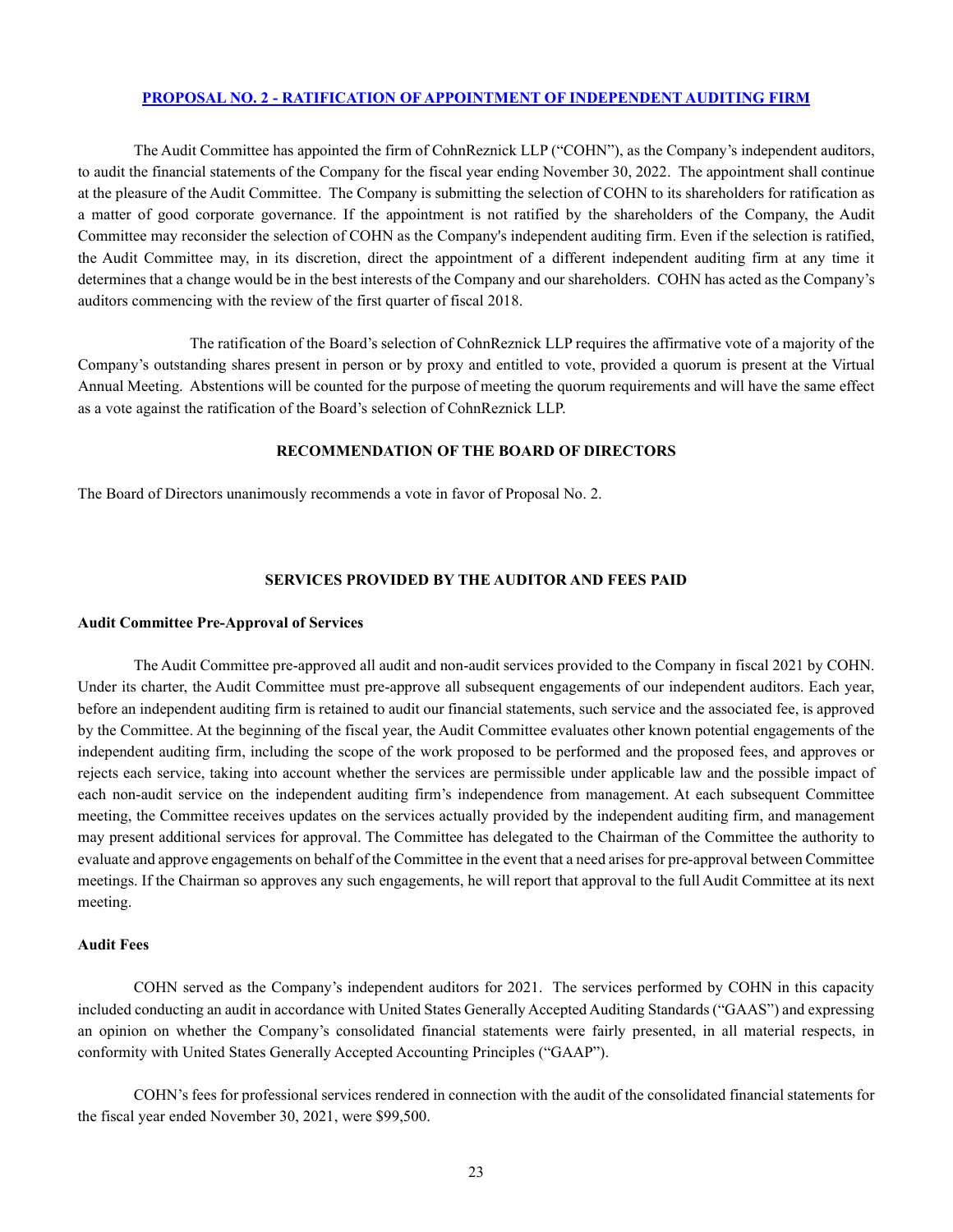# **Audit-Related Fees**

There were no audit-related fees billed in fiscal year 2021.

# **Tax Fees**

Professional services rendered in connection with Federal and State tax return preparation and other tax matters for the 2021 fiscal year were \$29,000 by COHN.

# **All Other Fees**

There were no other fees billed in fiscal years 2021.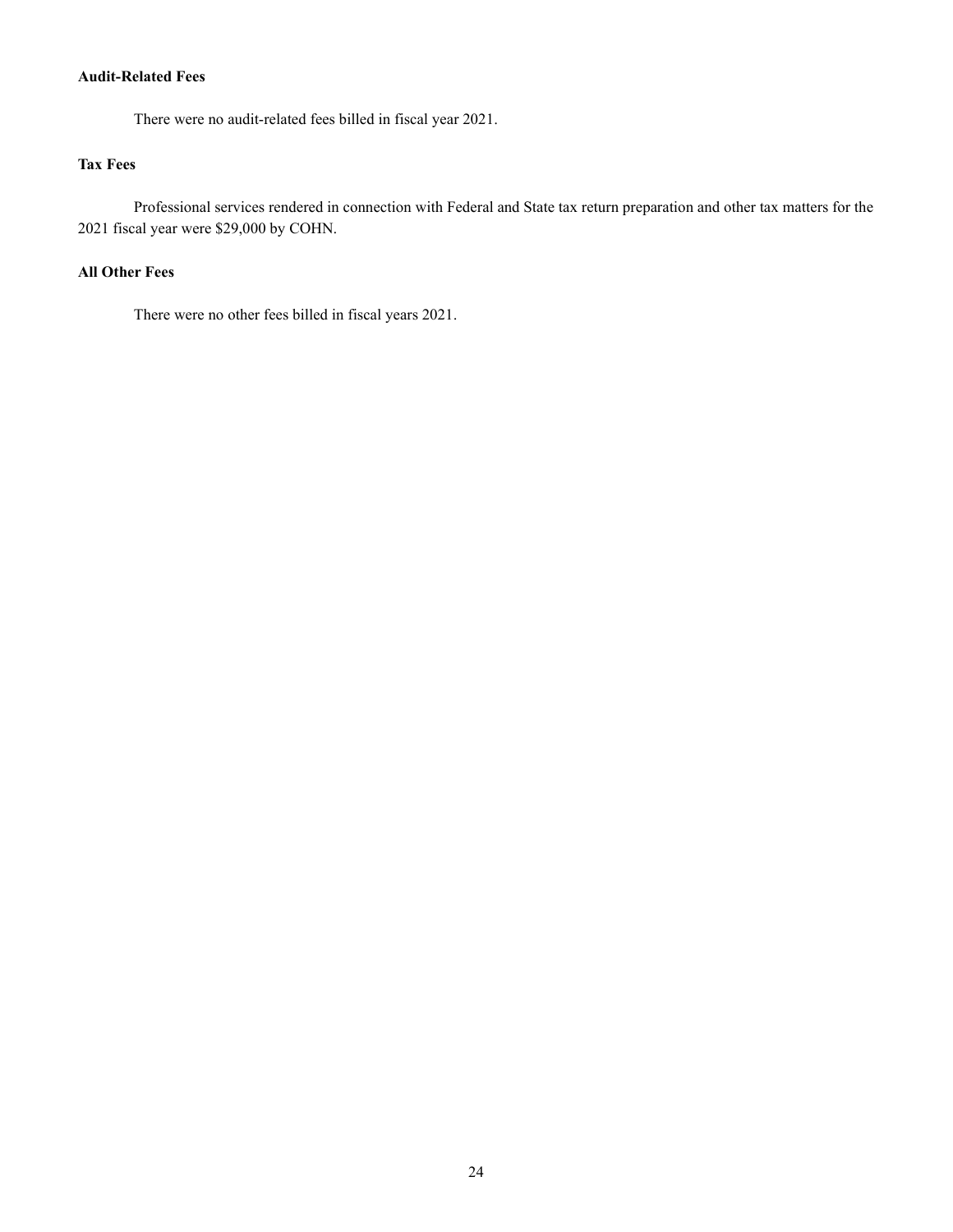## **REPORT OF THE AUDIT COMMITTEE**

The Audit Committee of the Board operates pursuant to its charter, adopted by the Board of Directors. Management is responsible for the Company's internal accounting and financial controls, the financial reporting process, the internal audit function and compliance with the Company's policies and legal requirements. The Company's independent auditing firm is responsible for performing an independent audit of the Company's consolidated financial statements.

The Audit Committee's responsibility is to engage the independent auditing firm, monitor and oversee these accounting, financial and audit processes and report its findings to the full Board. It also investigates matters related to the Company's financial statements and controls as it deems appropriate. In the performance of these oversight functions, the members of the Audit Committee rely upon the information, opinions, reports and statements presented to them by Company management and by the public accounting firm, as well as by other experts that the Committee hires.

The Audit Committee reviewed and discussed the audited consolidated financial statements of the Company for fiscal year 2021 with management, who represented that the Company's consolidated financial statements for fiscal 2021 were prepared in accordance with U.S. generally accepted accounting principles. It discussed with COHN, the Company's independent auditing firm for fiscal 2021, those matters required to be discussed pursuant to American Institute of Certified Public Accountants and other professional standards. The Committee has received from COHN written independence disclosures and the letter required regarding COHN's communications with the Audit Committee concerning independence and discussed with COHN its independence.

Based on the review of the representations of management, the discussions with management and the independent auditing firm and the review of the Report of COHN to the Audit Committee, the Audit Committee recommended to the Board that the financial statements of the Company for fiscal year 2021 as audited by COHN be included in the Company's Annual Report and filed with the Over the Counter Markets Exchange ("OTC").

AUDIT COMMITTEE Philip Cooley (Chairman) S. David Fineman Michael Dunn